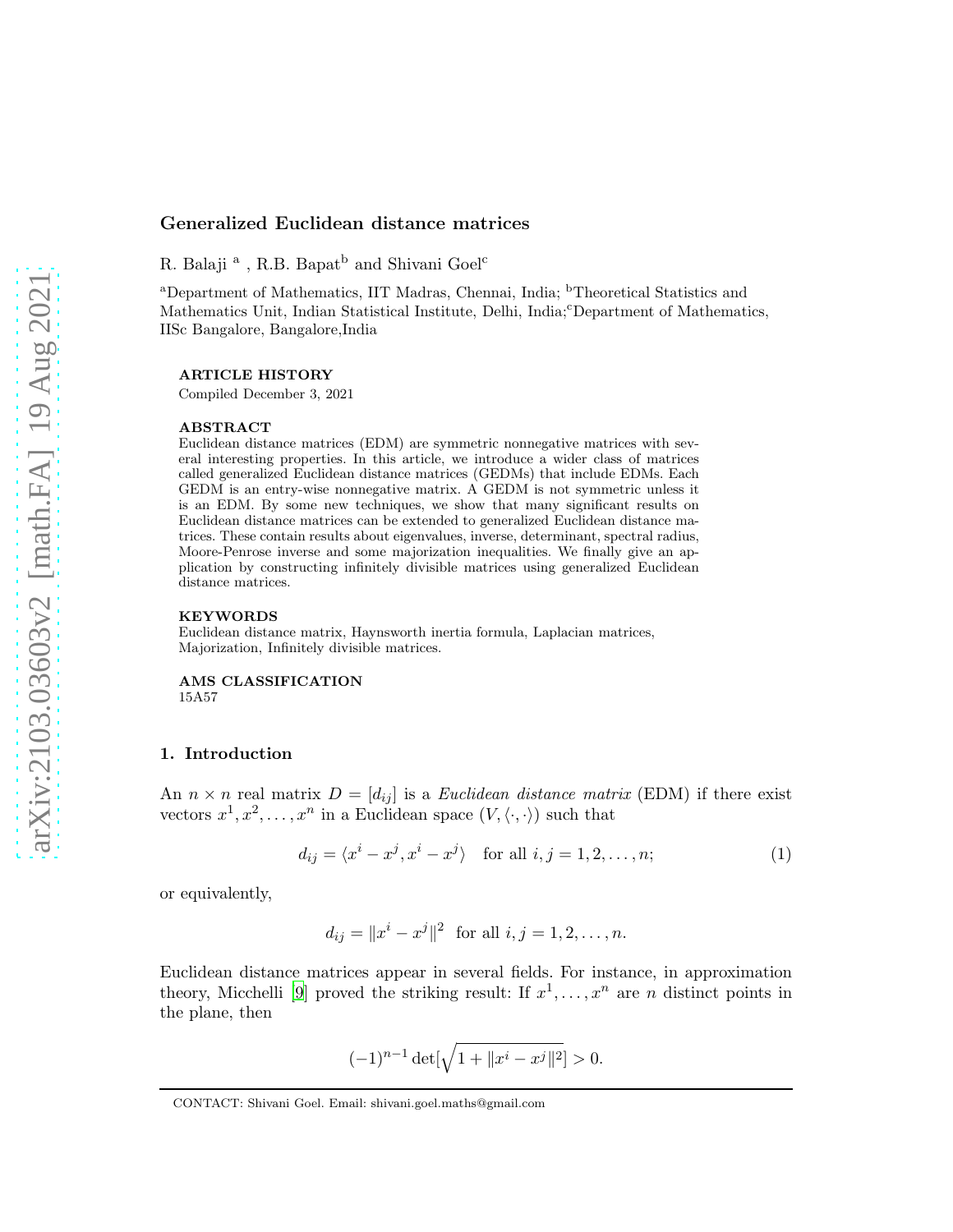As a consequence, there exists a unique function

$$
f(x) = \sum_{k=1}^{n} c_k \sqrt{1 + \|x - x^k\|^2}
$$

interpolating a given data  $y_1, \ldots, y_n$  at  $x^1, \ldots, x^n$ . Euclidean distance matrices have several interesting properties. For example, we have the following basic result.

**Theorem 1.1** (Menger, Schoenberg. [\[7](#page-22-1)]). Let  $D = [d_{ij}]$  be an  $n \times n$  symmetric matrix with zero diagonal. Then the following are equivalent.

- 1. D is an EDM.
- 2. If  $(x_1, ..., x_n)'$  is such that  $\sum_{i=1}^n x_i = 0$ , then  $\sum_{i,j} d_{ij} x_i x_j \leq 0$ .
- 3. Let  $\mathbf{1} = (1, 1, \dots, 1)' \in \mathbb{R}^n$ . Then the bordered matrix  $\begin{bmatrix} D & \mathbf{1} \\ \mathbf{1}' & 0 \end{bmatrix}$  $1' \quad 0$ 1 has exactly one (simple) positive eigenvalue.

Symmetric matrices with exactly one simple positive eigenvalue are called elliptic matrices. Elliptic matrices play an important role in Alexandrov inequalities for mixed volumes [\[3,](#page-22-2) chapter 5]. Elliptic matrices are useful in obtaining infinitely divisible matrices. If  $[a_{ij}]$  is an elliptic matrix with all entries positive, then  $\left[\frac{1}{a_{ij}^r}\right]$ ] is positive semidefinite for all  $r > 0$ , i.e.  $\left[\frac{1}{a_{ij}}\right]$  is a infinitely divisible matrix. The main theme of [\[4](#page-22-3)] is to obtain infinitely divisible matrices via elliptic matrices.

## 1.1. Objective of the paper

In this paper, we investigate the so-called generalized Euclidean distance matrices (GEDM). All Euclidean distance matrices (EDM) are generalized Euclidean distance matrices. If a generalized Euclidean distance matrix is not an EDM, then it is not symmetric. Despite this fact, we extend many properties of EDMs to GEDMs. For example, we show that all eigenvalues of a GEDM are real and has at most one positive eigenvalue, null space of a GEDM is a subspace of  $1^{\perp}$ , the Moore-Penrose inverse of a GEDM is negative semidefinite on  $1^{\perp}$  and so on. These results are obtained by using new techniques that circumvent the standard arguments on symmetric matrices.

### 1.2. Definition of generalized Euclidean distance matrices

We begin with the following observation. Let  $D = [d_{ij}]$  be an  $n \times n$  Euclidean distance matrix. In view of [\(1\)](#page-0-0), if  $D = [d_{ij}]$  is a EDM, then

$$
d_{ij} = ||x^i||^2 + ||x^j||^2 - 2\langle x^i, x^j \rangle \quad \forall i, j = 1, 2, \dots, n.
$$

Recall that the Gram matrix of an ordered system of vectors  $\{v^1, \ldots, v^n\}$  in a Euclidean space is the matrix  $[\langle v^i, v^j \rangle]$ . As every positive semidefinite matrix is a Gram matrix of some system of vectors in some Euclidean space, it follows that  $D = [d_{ij}]$ is an EDM if and only if there exists an  $n \times n$  positive semidefinite matrix  $F = [f_{ij}]$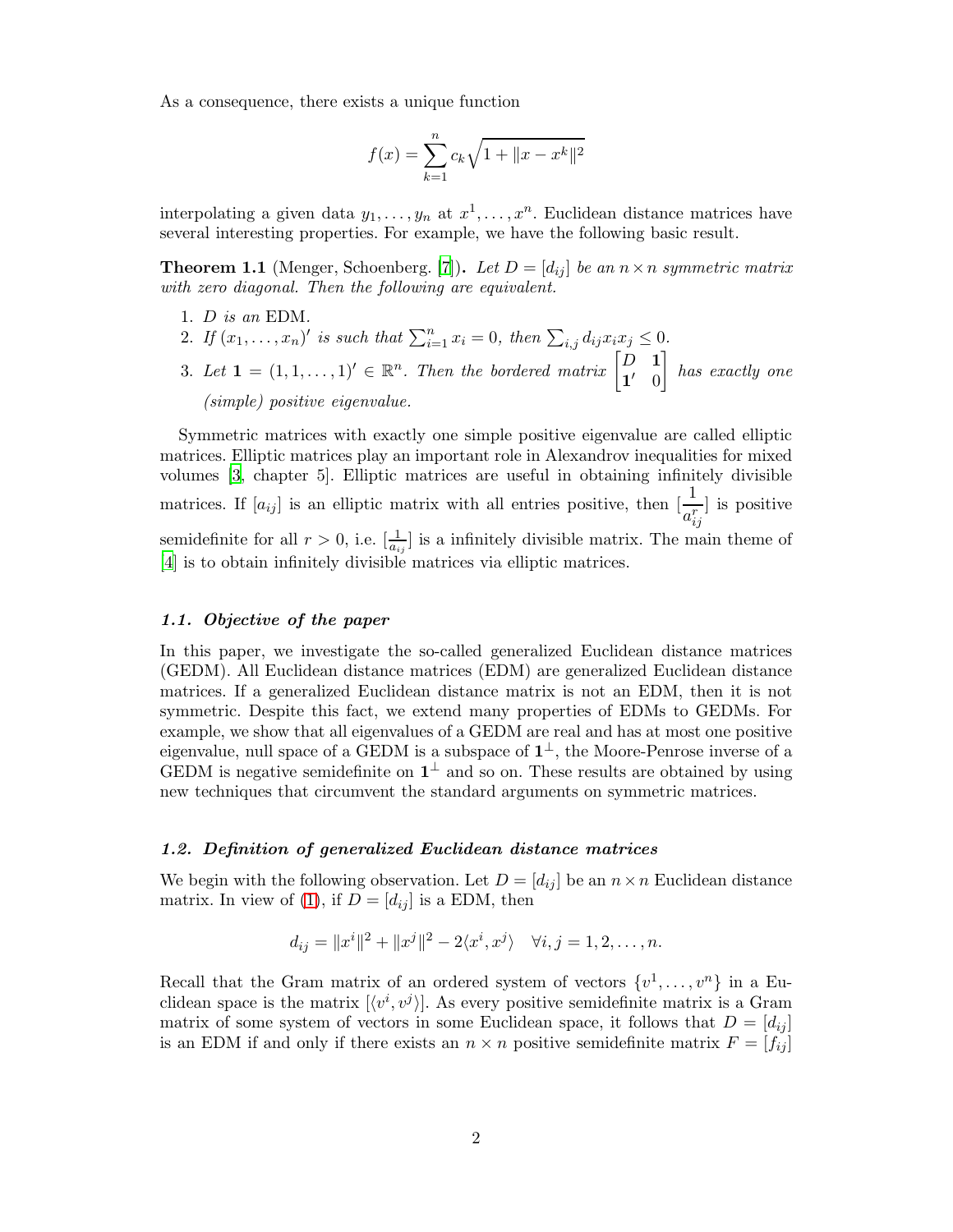such that

<span id="page-2-0"></span>
$$
d_{ij} = f_{ii} + f_{jj} - 2f_{ij}.\tag{2}
$$

Let 1 be the vector of all ones in  $\mathbb{R}^n$ . Define  $J := 11'$ . Then [\(2\)](#page-2-0) can be rewritten as

$$
D = diag(F)J + J diag(F) - 2F.
$$
\n(3)

Define

<span id="page-2-1"></span>
$$
P := I - \frac{1}{n}J \text{ and } Y = [y_{ij}] := -\frac{1}{2}PDP,
$$
\n(4)

where I is the  $n \times n$  identity matrix. As the diagonal entries of D are zero, from equation [\(2\)](#page-2-0), it can be verified that

$$
d_{ij} = y_{ii} + y_{jj} - 2y_{ij},
$$

or equivalently,

$$
D = \text{diag}(Y)J + J\,\text{diag}(Y) - 2Y
$$

By an easy verification, it follows that Y is positive semidefinite and  $Y\mathbf{1} = 0$ . Thus, a symmetric matrix  $D = [d_{ij}]$  is an EDM if and only if there exists a positive semidefinite matrix  $G = [g_{ij}]$  such that  $G_1 = 0$  (equivalently, row sums and column sums of G are zero) and

$$
d_{ij} = g_{ii} + g_{jj} - 2g_{ij}.
$$

Several important properties of Euclidean distance matrices depend on this characterization.

**Definition 1.2.** We say that an  $n \times n$  real symmetric matrix L is a *generalized* Laplacian matrix if L is positive semidefinite and  $L1 = 0$ .

It is easy to note that  $L$  is a generalized Laplacian if and only if there exists a positive semidefinite matrix F such that  $L = PFP$ , where P is the matrix in [\(4\)](#page-2-1). Laplacian matrices of connected graphs are examples of generalized Laplacian matrices.

**Definition 1.3.** Let a and b be any two positive numbers and L be an  $n \times n$  generalized Laplacian matrix. Define

$$
d_{ij} = a^2 l_{ii} + b^2 l_{jj} - 2ab l_{ij} \quad i, j = 1, 2, \dots, n.
$$

We now say that  $[d_{ij}]$  is a generalized Euclidean distance matrix (GEDM).

An easy computation shows that

$$
d_{ji} = b^2 l_{ii} + a^2 l_{jj} - 2ab l_{ij}.
$$

Thus, D is symmetric if and only if  $a = b$  and in this case, all the diagonal entries of D are zero; hence  $D$  will be a Euclidean distance matrix. To illustrate the definition,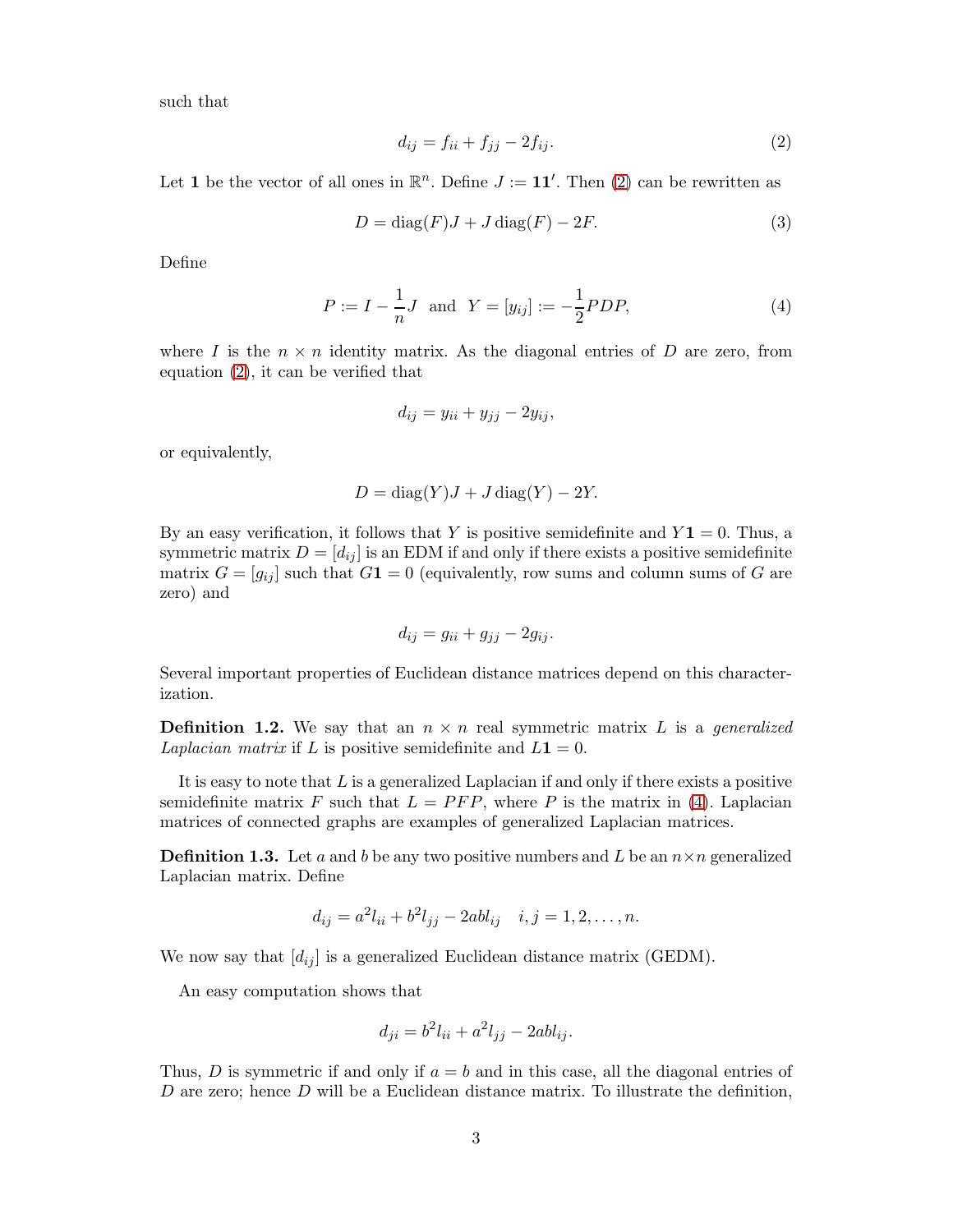consider the following example.

<span id="page-3-0"></span>Example 1.4. Let

$$
L := [l_{ij}] = \begin{bmatrix} 3 & -1 & -2 \\ -1 & 3 & -2 \\ -2 & -2 & 4 \end{bmatrix}.
$$

Then L is a generalized Laplacian matrix. Set  $a = 1$  and  $b = 3$ . For  $i, j = 1, 2, 3$ , define

$$
d_{ij} := a^2 l_{ii} + b^2 l_{jj} - 2ab l_{ij}
$$

$$
= l_{ii} + 9l_{jj} - 6l_{ij}.
$$

Now,

$$
D := [d_{ij}] = \left[\begin{array}{rrr} 12 & 36 & 51 \\ 36 & 12 & 51 \\ 43 & 43 & 16 \end{array}\right]
$$

is a GEDM.

We note the following proposition.

**Proposition 1.5.** An  $n \times n$  matrix D is a GEDM if and only if there exist  $x^1, \ldots, x^n$ in some Euclidean space  $(V, \langle \cdot, \cdot \rangle)$  such that

$$
d_{ij} = \langle ax^i - bx^j, ax^i - bx^j \rangle
$$
 and  $\sum_{j=1}^n x^j = 0.$ 

**Proof.** Let  $D = [d_{ij}]$  be a GEDM. Then,

$$
d_{ij} = a^2 l_{ii} + b^2 l_{jj} - 2ab l_{ij},
$$

where  $L = [l_{ij}]$  is a generalized Laplacian matrix and  $a, b$  are some positive numbers. Because L is positive semidefinite and  $L1 = 0$ , there exist  $x^1, \ldots, x^n$  in a Euclidean space  $(V, \langle \cdot, \cdot \rangle)$  such that

$$
l_{ij} = \langle x^i, x^j \rangle
$$
 and  $\sum_{j=1}^n x^j = 0$ .

Thus,

$$
d_{ij} = a^2 \langle x^i, x^i \rangle + b^2 \langle x^j, x^j \rangle - 2ab \langle x^i, x^j \rangle = \langle ax^i - bx^j, ax^i - bx^j \rangle.
$$

The converse is immediate.

# 1.3. Preliminaries

We fix the notation and mention a few results/definitions that are needed in the sequel.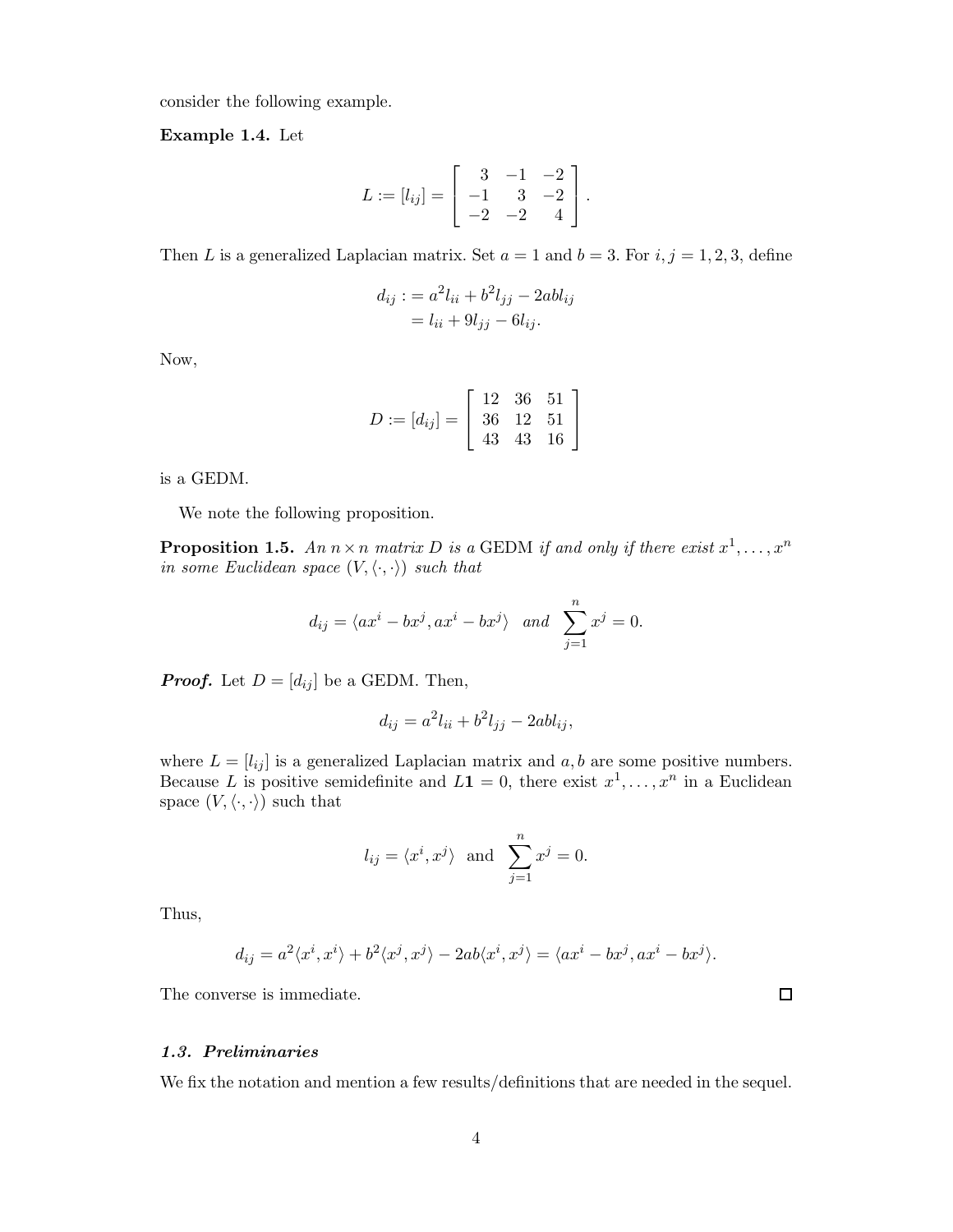- (N1) All matrices considered are real. The transpose of a matrix A is written A′ . The notation 1 will denote the vector of all ones in  $\mathbb{R}^n$ , J will be the matrix  $11'$  and  $1<sup>\perp</sup>$  will be the subspace containing all vectors that are orthogonal to 1. As usual  $e_1, \ldots, e_n$  will denote the standard orthonormal basis vectors in  $\mathbb{R}^n$ ; hence the first column of an  $n \times n$  matrix A will be  $Ae_1$  and so on. We use P to denote the orthogonal projection  $I - \frac{1}{n}J$  onto  $\mathbf{1}^{\perp}$ .
- (N2) The null space of A is denoted by  $null(A)$  and the column space (range) of A by col(A). As usual,  $\rho(A)$  will be the spectral radius of A and the Moore-Penorse inverse of A will be written  $A^{\dagger}$ .
- (N3) Let  $x := (x_1, \ldots, x_n)'$  and  $y := (y_1, \ldots, y_n)'$  be any two vectors. Let  $\sigma$  and  $\pi$  be permutations on  $\{1, \ldots, n\}$  such that

$$
x_{\sigma(1)} \geq \cdots \geq x_{\sigma_n}
$$
 and  $y_{\pi_1} \geq \cdots \geq y_{\pi_n}$ .

We say that  $x$  is majorized by  $y$  if

$$
\sum_{i=1}^{n} x_i = \sum_{i=1}^{n} y_i \text{ and } \sum_{j=1}^{k} x_{\sigma(j)} \le \sum_{j=1}^{k} y_{\pi(j)} \quad (k = 1, \dots, n-1).
$$

To say that x is majorized by y, we use the notation  $x \prec y$ .

- (N4) Given an  $n \times n$  matrix  $A = [a_{ij}]$ , we use  $diag(A)$  to denote the vector  $(a_{11},\ldots,a_{nn})'$  in  $\mathbb{R}^n$ . If  $(p_1,\ldots,p_n)'$  is a vector in  $\mathbb{R}^n$ , we use  $Diag(p_1,\ldots,p_n)$ to denote the diagonal matrix with diagonal entries  $p_1, \ldots, p_n$ .
- (N5) Let H be an  $n \times n$  symmetric matrix and the eigenvalues are  $\lambda_1 \ldots, \lambda_n$  such that

$$
\lambda_1 \geq \cdots \geq \lambda_n.
$$

We now define  $\lambda(H)$  by

$$
\lambda(H)=(\lambda_1,\ldots,\lambda_n)'
$$

(N6) By a theorem of Schur, if H is an  $n \times n$  symmetric matrix, then

$$
diag(H) \prec \lambda(H).
$$

If A and B are  $n \times n$  symmetric matrices, then a result of Ky Fan states that

$$
\lambda(A+B) \prec \lambda(A) + \lambda(B).
$$

(see e.g., [\[11,](#page-22-4) Theorem 7.14 and 7.15])

<span id="page-4-0"></span>(N7) The inertia of a symmetric matrix A is denoted by  $\text{In}(A) = (\nu, \delta, \mu)$  where  $\nu$  is the number of negative eigenvalues of A,  $\delta$  is the nullity of A and  $\mu$  is the number of positive eigenvalues of A. If A is  $n \times n$ ,  $p \in \mathbb{R}^n$ , and if

$$
\widetilde{A} = \left[ \begin{array}{cc} A & p \\ p' & 0 \end{array} \right],
$$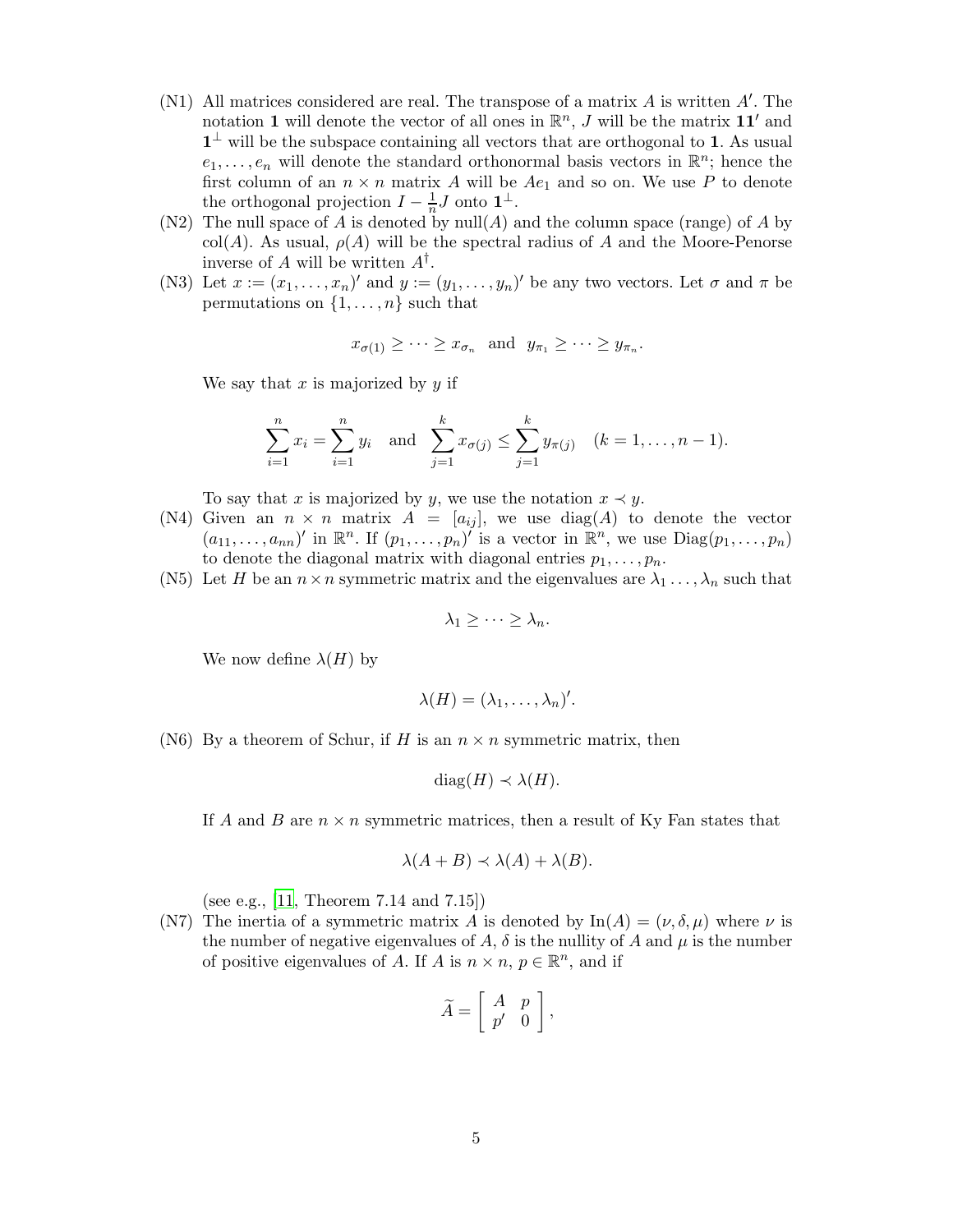then the generalized Schur complement  $A/A$  is  $-p'A^{\dagger}p$ . If  $p \in col(A)$ , then

$$
\operatorname{In}(\widetilde{A}/A) + \operatorname{In}(A) = \operatorname{In}(\widetilde{A}).
$$

(see  $[5,$  Theorem 2])

- (N8) An  $n \times n$  matrix A is called an M-matrix, if  $A = \rho I S$ , where S is a nonnegative matrix and  $\rho \geq \rho(S)$ .
- <span id="page-5-1"></span>(N9) Let A be an  $n \times n$  symmetric matrix and  $p \in \mathbb{R}^n$ . If the bordered matrix

$$
\left[\begin{array}{cc}A&p\\p'&0\end{array}\right]
$$

has exactly one positive eigenvalue, then

$$
y \in p^{\perp} \implies y'Ay \le 0.
$$

(see  $[6,$  Theorem 2.9])

# 2. Results

In the sequel, we assume that  $D$  is a non-zero GEDM and  $L$  is the generalized Laplacian such that

$$
D = a^2 \widetilde{L} J + b^2 J \widetilde{L} - 2abL,\tag{5}
$$

where a and b are fixed positive numbers and  $\tilde{L} := \text{Diag}(L)$ .

## 2.1. Eigenvalues of a GEDM

We shall now show that all eigenvalues of  $D$  are real and in fact  $D$  is similar to a symmetric matrix.

<span id="page-5-0"></span>**Theorem 2.1.** D is similar to a symmetric matrix and has exactly one positive eigenvalue.

**Proof.** If all the diagonal entries of D are zero, then D is a Euclidean distance matrix and in this case, the result is known. Now assume that  $D$  has at least one positive diagonal entry. Let the eigenvalues of L be arranged

$$
\alpha_1 \leq \alpha_2 \leq \cdots \leq \alpha_n.
$$

Since L is positive semidefinite and  $L1 = 0$ ,  $\alpha_1 = 0$ . Let U be an orthogonal matrix with first column equal to the unit vector  $\frac{1}{\sqrt{2}}$  $\frac{1}{n}$ **1** and such that

$$
U'LU = \text{Diag}(0, \alpha_2, \ldots, \alpha_n).
$$

Define

$$
(s_1, s_2, \ldots, s_n)' := U'\widetilde{L}JUe_1.
$$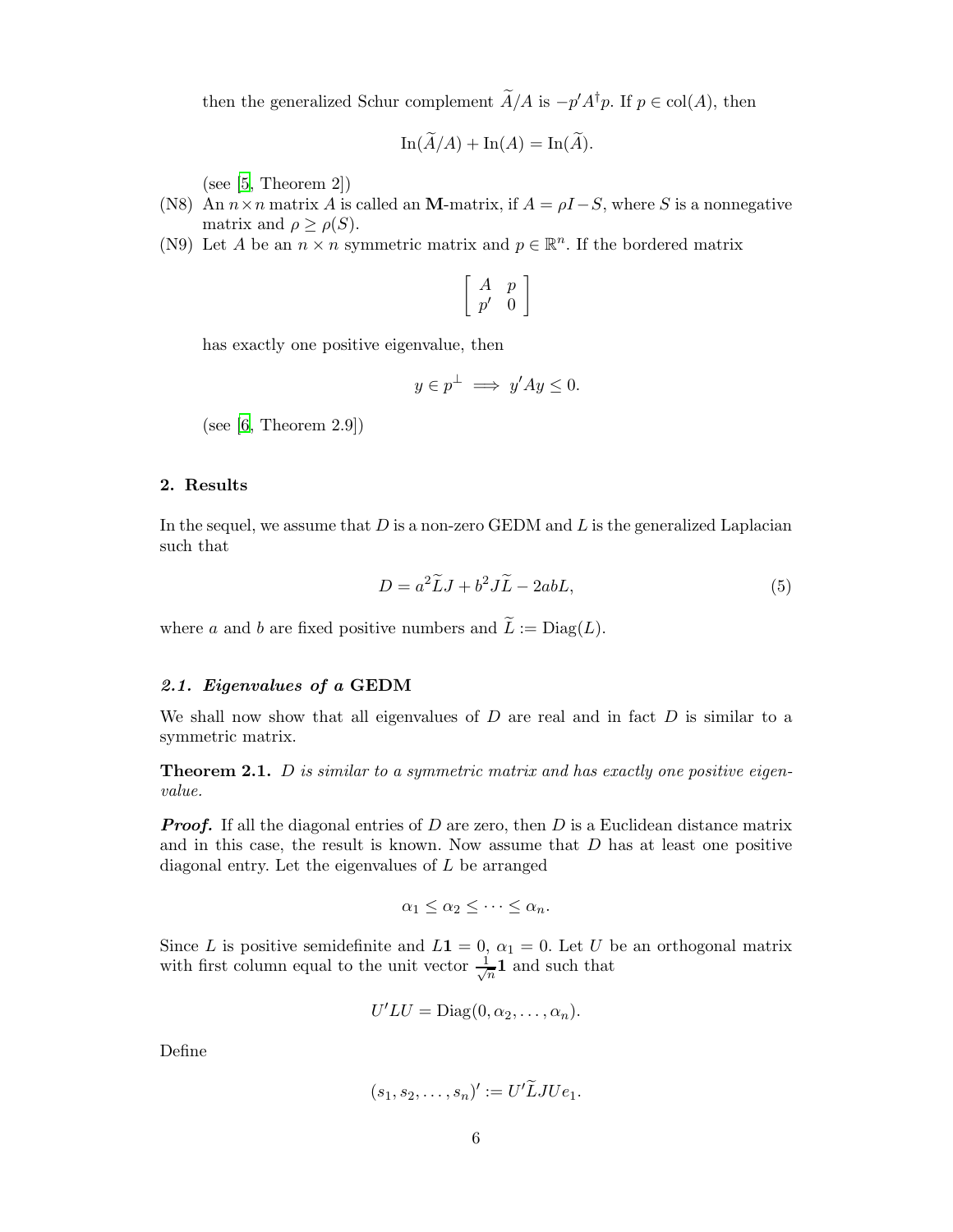By an easy verification,

$$
s_1 = \text{trace}(L).
$$

Furthermore,

$$
U' LJUe_i = 0 \quad i = 2, \ldots, n.
$$

Thus,

<span id="page-6-1"></span>
$$
U'DU = a^2U'\tilde{L}JU + b^2U'J\tilde{L}U - 2abU'LU
$$
  
= 
$$
\begin{bmatrix} (a^2 + b^2)s_1 & b^2s_2 & \dots & b^2s_n \\ a^2s_2 & -2ab\alpha_2 & \dots & 0 \\ \vdots & \vdots & \ddots & \vdots \\ a^2s_n & 0 & \dots & -2ab\alpha_n \end{bmatrix}.
$$
 (6)

Define

$$
W := \mathrm{Diag}(\frac{b}{a}, 1, \ldots, 1).
$$

Now,

<span id="page-6-0"></span>
$$
W^{-1}U'DUW = \begin{bmatrix} (a^2 + b^2)s_1 & abs_2 & \dots & abs_n \\ abs_2 & -2ab\alpha_2 & \dots & 0 \\ \vdots & \vdots & \ddots & \vdots \\ abs_n & 0 & \dots & -2ab\alpha_n \end{bmatrix};
$$
 (7)

hence D is similar to a symmetric matrix. By interlacing theorem,  $W^{-1}U'DUW$  has  $n-1$  non-positive eigenvalues. Since  $trace(D) > 0$ , we see that

$$
(W^{-1}U'DUW)_{11} > 0.
$$

Hence,  $W^{-1}U'DUW$  has at least one positive eigenvalue. So, D has exactly one positive eigenvalue. The proof is now complete.  $\Box$ 

In the rest of the paper, we shall use  $W$  and  $U$  to denote the matrices defined in Theorem 2.[1.](#page-5-0) We have the following corollary now.

<span id="page-6-2"></span>Corollary 2.2. All the eigenvalues of the bordered matrix

$$
\widetilde{D}:=\left[\begin{array}{cc} D & \mathbf{1} \\ \mathbf{1'} & 0 \end{array}\right]
$$

are real and  $\widetilde{D}$  has exactly one positive eigenvalue.

Proof. Setting

$$
K := \left[ \begin{array}{cc} U & 0 \\ 0 & 1 \end{array} \right] \left[ \begin{array}{cc} W & 0 \\ 0 & 1 \end{array} \right],
$$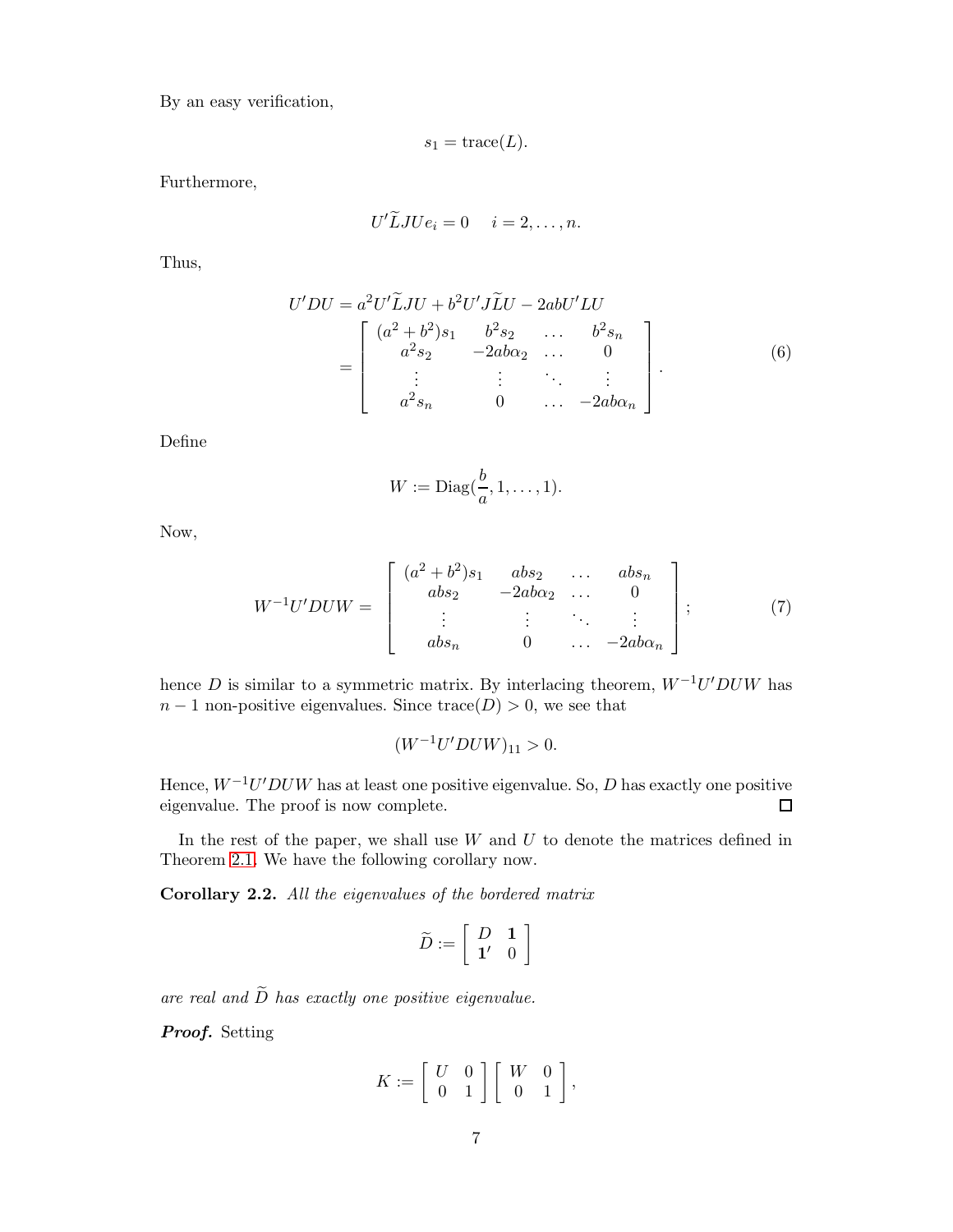we find that the bordered matrix

$$
\tilde{D}:=\left[\begin{array}{cc} D & \mathbf{1} \\ \mathbf{1'} & 0 \end{array}\right]
$$

is similar to

$$
Q := K^{-1} \widetilde{D} K = \left[ \begin{array}{cc} W^{-1} U' D U W & W^{-1} U' \mathbf{1} \\ \mathbf{1}' U W & 0 \end{array} \right]. \tag{8}
$$

Since U is an orthogonal matrix with first column equal to  $\frac{1}{\sqrt{2}}$  $\overline{n}^{1}$ 

<span id="page-7-0"></span>
$$
W^{-1}U'\mathbf{1} = \text{Diag}(\frac{a}{b}, 1, \dots, 1)(\sqrt{n}e_1)
$$

$$
= (\sqrt{n}\frac{a}{b}, 0, \dots, 0)'
$$

$$
= \sqrt{n}\frac{a}{b}e_1.
$$

$$
(9)
$$

Put

$$
\delta:=\sqrt{n}\frac{a}{b}.
$$

By [\(7\)](#page-6-0) and [\(9\)](#page-7-0),

$$
Q = \begin{bmatrix} W^{-1}U'DUW & \delta e_1 \\ \frac{1}{\delta}e'_1 & 0 \end{bmatrix}
$$
  
= 
$$
\begin{bmatrix} (a^2 + b^2)s_1 & abs_2 & \dots & abs_n & \delta \\ abs_2 & -2ab\alpha_2 & \dots & 0 & 0 \\ \vdots & \vdots & \ddots & \vdots & \vdots \\ abs_n & 0 & \dots & -2ab\alpha_n & 0 \\ \frac{1}{\delta} & 0 & 0 & \dots & 0 & 0 \end{bmatrix}
$$
 (10)

Define

$$
G := \text{Diag}(I, \frac{1}{\delta}),
$$

where  $I$  is the  $n \times n$  identity matrix. Now,

<span id="page-7-1"></span>
$$
G^{-1}QG = \begin{bmatrix} I & 0 \\ 0 & \delta \end{bmatrix} \begin{bmatrix} W^{-1}U'DUW & \delta e_1 \\ \frac{1}{\delta}e'_1 & 0 \end{bmatrix} \begin{bmatrix} I & 0 \\ 0 & \frac{1}{\delta} \end{bmatrix}
$$

$$
= \begin{bmatrix} W^{-1}U'DUW & e_1 \\ e'_1 & 0 \end{bmatrix}.
$$
 (11)

As  $W^{-1}U'DUW$  is symmetric (see [\(7\)](#page-6-0)),  $G^{-1}QG$  is symmetric. Thus,  $\ddot{D}$  is similar to a symmetric matrix. Therefore,  $\widetilde{D}$  has only real eigenvalues.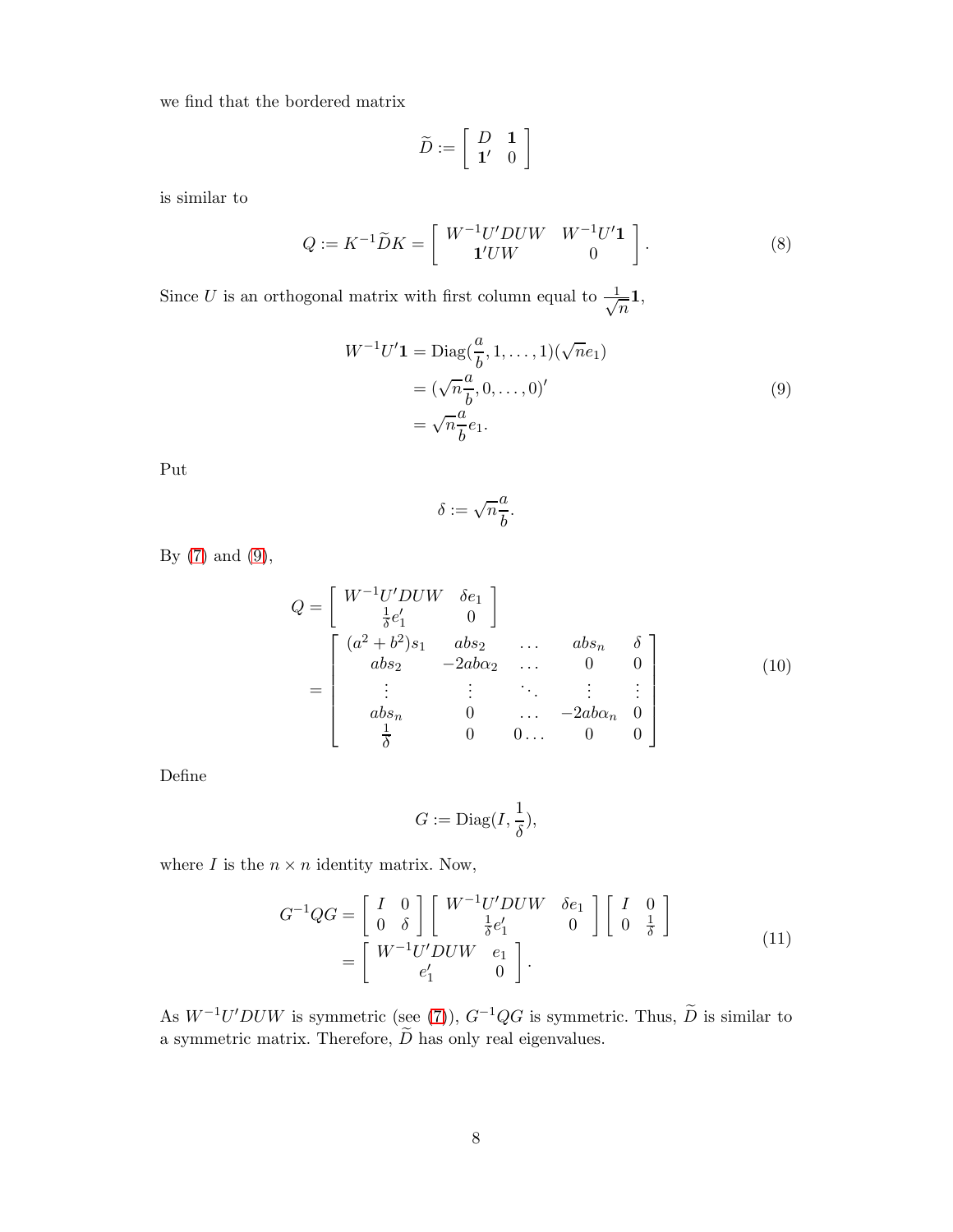We now claim that D has exactly one positive eigenvalue. Let  $x = (x_1, \ldots, x_n)'$  be orthogonal to  $e_1$ . Because  $x_1 = 0$ , from [\(7\)](#page-6-0), we have

<span id="page-8-0"></span>
$$
x'W^{-1}U'DUWx = -2ab\sum_{i=2}^{n} x_i^2 \alpha_i \le 0.
$$
 (12)

The subspace

$$
\nabla:=\{(x,r):x'e_1=0,\ r\in\mathbb{R}\}
$$

of  $\mathbb{R}^{n+1}$  has dimension *n*. Consider a vector  $w := (x, r)' \in \nabla$ . By [\(11\)](#page-7-1) and [\(12\)](#page-8-0),

$$
w'G^{-1}QGw = x'W^{-1}U'DUWx + re'_1x
$$

$$
= x'W^{-1}U'DUWx \le 0.
$$

Hence,  $G^{-1}QG$  has at least n non-positive eigenvalues. Because D has exactly one positive eigenvalue,  $G^{-1}QG$  has at least one positive eigenvalue. So,  $G^{-1}QG$  has exactly one positive eigenvalue. Because  $\widetilde{D}$  and  $G^{-1}QG$  are similar,  $\widetilde{D}$  has exactly one positive eigenvalue. The result is proved. positive eigenvalue. The result is proved.

# 2.2. Sign pattern of  $(\rho(D)I - D)^r$

Let the eigenvalues of D be  $\delta_1, \ldots, \delta_n$ . Since D is a nonnegative matrix and has exactly one positive eigenvalue,  $\rho(D)$  is the only positive eigenvalue of D. Therefore,

$$
\gamma_i := \rho(D) - \delta_i \ge 0 \quad i = 1, \dots, n.
$$

Now, let A be an invertible matrix such that

$$
A^{-1}DA = \text{Diag}(\delta_1,\ldots,\delta_n).
$$

Define

$$
S := \rho(D)I - D.
$$

Then, for any  $r > 0$ 

$$
S^r := A \operatorname{Diag}(\gamma_1^r, \dots, \gamma_n^r) A^{-1}.
$$

As a consequence of Theorem [2.1,](#page-5-0) we now have the following result.

Corollary 2.3. If  $0 < r < 1$ , then S<sup>r</sup> is an M-matrix.

**Proof.** Fix  $0 < r < 1$ . Since S is an M-matrix, by Theorem 3.1 in [\[1](#page-21-0)], S<sup>T</sup> is an M-matrix. The proof is complete.  $\Box$ 

To illustrate, we give the following example.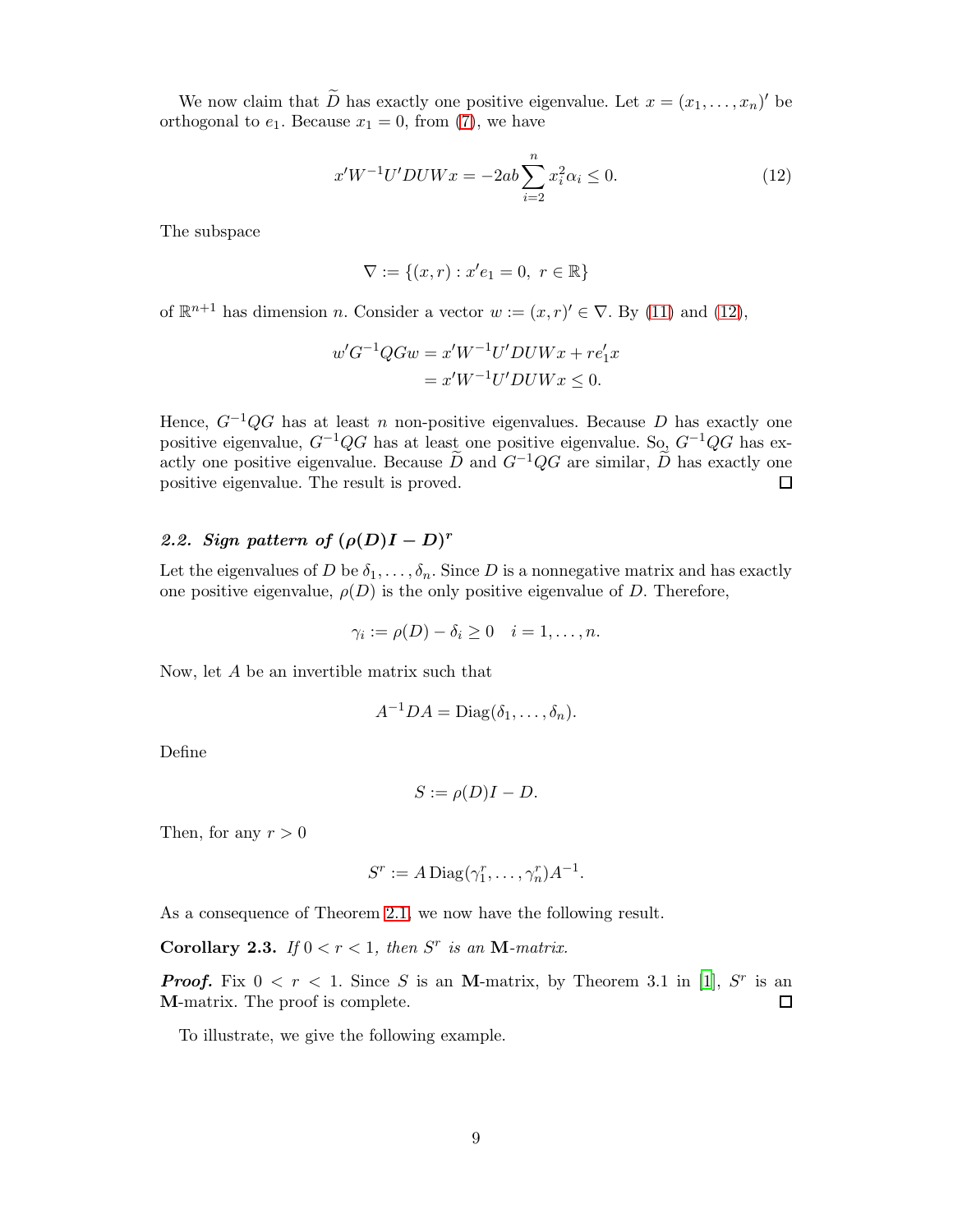**Example 2.4.** Consider the matrix  $D$  given in Example [1.4.](#page-3-0) The eigenvalues of  $D$ are approximately

$$
-24, -36.1322
$$
 and 100.1322.

Now the matrix  $S$  is

$$
S = \rho(D)I - D = \begin{bmatrix} 88.1322 & -36 & -51 \\ -36 & 88.1322 & -51 \\ -43 & -43 & 84.1322 \end{bmatrix}.
$$

Then

$$
S^{\frac{1}{2}} = \begin{bmatrix} 7.8037 & -3.3378 & -4.3690 \\ -3.3378 & 7.8037 & -4.3690 \\ -3.6836 & -3.6836 & 7.2073 \end{bmatrix}.
$$

It is easy to see that  $S^{\frac{1}{2}}$  is an **M**-matrix.

## 2.3. Null space of a GEDM

The main result about the null space of a GEDM is  $null(D) \subseteq 1^{\perp}$ ; so  $1 \in col(D)$  and this in turn will be useful to investigate the Moore-Penorse inverse of D.

<span id="page-9-3"></span>**Theorem 2.5.** If D is a GEDM, then  $1 \in null(D)$ .

**Proof.** Following same notation as in Theorem [2.1,](#page-5-0) we have by equation [\(6\)](#page-6-1),

$$
\Delta := U'DU = \begin{bmatrix} (a^2 + b^2)s_1 & b^2s_2 & \dots & b^2s_n \\ a^2s_2 & -2ab\alpha_2 & \dots & 0 \\ \vdots & \vdots & \ddots & \vdots \\ a^2s_n & 0 & \dots & -2ab\alpha_n \end{bmatrix}
$$

As  $\Delta_{11} = (a^2 + b^2)s_1$  and  $s_1 = \text{trace}(L)$ ,  $\Delta_{11} > 0$ . Let  $Dx = 0$ . We claim that  $\mathbf{1}'x = 0$ . Since  $U\Delta U' = D$  and  $Dx = 0$ , we have

<span id="page-9-0"></span>
$$
\Delta U'x = 0.\tag{13}
$$

.

If  $v := (s_2, s_3, \dots, s_n)'$  and  $S := \text{Diag}(2ab\lambda_2, \dots, 2ab\lambda_n)$ , then

$$
\Delta = \left[ \begin{array}{cc} \Delta_{11} & b^2 v' \\ a^2 v & -S \end{array} \right].
$$

Put  $y := U'x$ . By writing  $y = (y_1, \bar{y})'$ , where  $y_1 \in \mathbb{R}$  and  $\bar{y}' \in \mathbb{R}^{n-1}$ , from [\(13\)](#page-9-0), we have

<span id="page-9-2"></span>
$$
y_1 \Delta_{11} + b^2 v' \bar{y} = 0 \tag{14}
$$

<span id="page-9-1"></span>
$$
y_1 a^2 v = S \bar{y}.\tag{15}
$$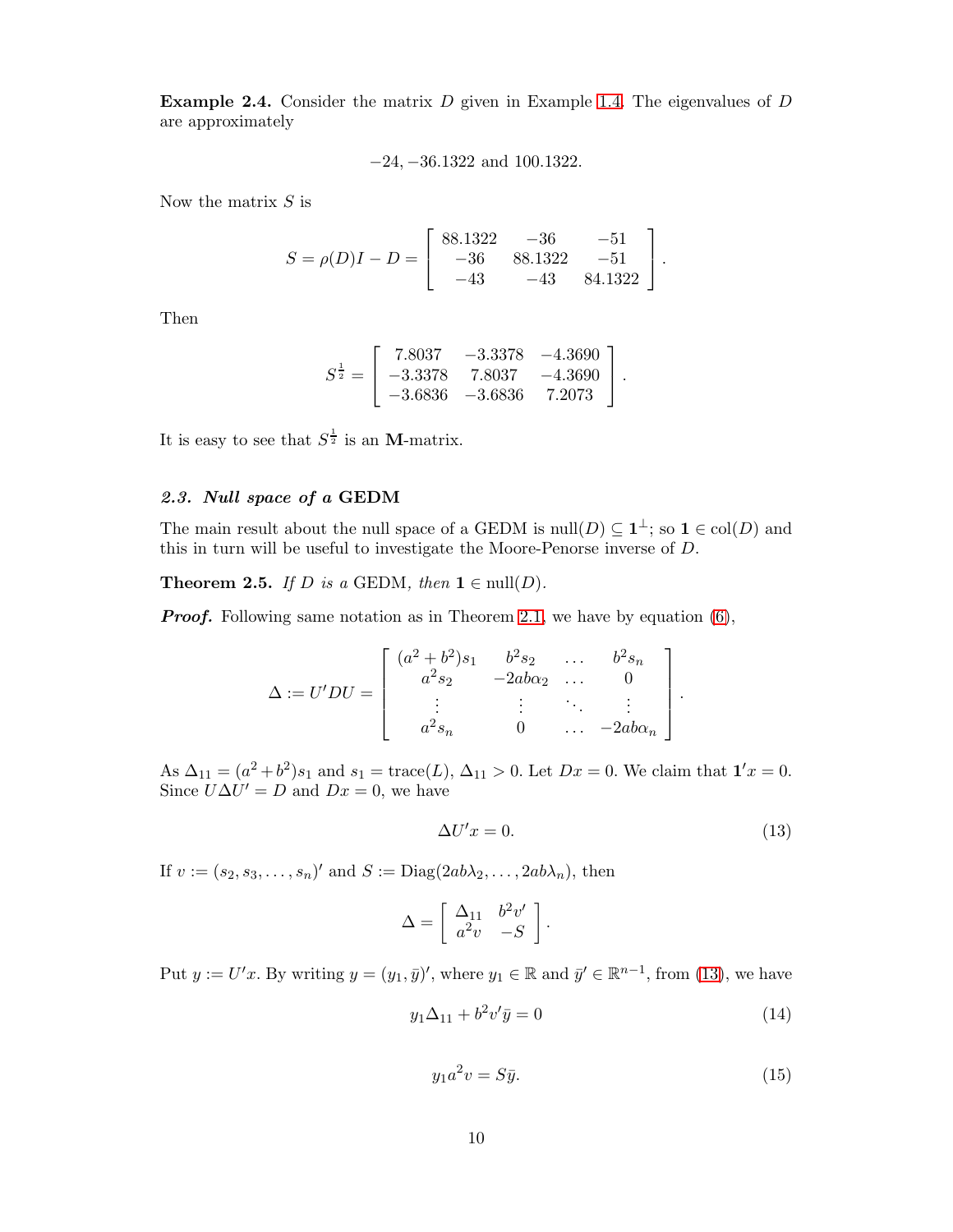If possible, let  $y_1 \neq 0$ . Then from [\(15\)](#page-9-1) we have,

$$
v = \frac{1}{a^2 y_1} S \bar{y}.
$$

Thus by equation [\(14\)](#page-9-2),

$$
y_1 \Delta_{11} + \frac{b^2}{a^2 y_1} \bar{y}' S \bar{y} = 0,
$$

or equivalently,

<span id="page-10-0"></span>
$$
y_1^2 \Delta_{11} + \frac{b^2}{a^2} \bar{y}' S \bar{y} = 0.
$$
 (16)

As S is positive semidefinite,  $\bar{y}'S\bar{y}$  is nonnegative. Because  $\Delta_{11} > 0$ ,

$$
y_1^2 \Delta_{11} + \frac{b^2}{a^2} \bar{y}' S \bar{y} > 0,
$$

contradicting [\(16\)](#page-10-0). Hence,  $y_1 = 0$ . Since  $Uy = x$  and  $y = (0, y_2, \ldots, y_n)'$ ,

$$
x \in \text{span}\{Ue_2, \ldots, Ue_n\} = \mathbf{1}^{\perp}.
$$

So,  $1/x = 0$ . The proof is complete.

**Corollary 2.6.**  $1 \in \text{null}(D')$ .

**Proof.** As D' is also a GEDM,  $1 \in \text{null}(D')$ .

Corollary 2.7.  $1 \in \text{col}(D) \cap \text{col}(D')$ .

**Proof.** This follows easily since  $null(D) = col(D')^{\perp}$ .

<span id="page-10-1"></span>**Corollary 2.8.**  $1'D^{\dagger}1 = 0$  if and only if there exists  $f \in 1^{\perp}$  such that  $Df = 1$ .

**Proof.** Suppose  $\mathbf{1}'D^{\dagger}\mathbf{1} = 0$ . Let  $Dx = \mathbf{1}$ . Since  $DD^{\dagger}\mathbf{1} = \mathbf{1}$ , we have  $x - D^{\dagger}\mathbf{1} \in \text{null}(D)$ and because  $null(D) \subseteq 1^{\perp}, 1'(x-D^{\dagger})\mathbf{1} = 0$ . So,  $(1'x)\mathbf{1} = 0$ ; hence  $1'x = 0$ . Conversely, let  $Df = 1$  and  $\mathbf{1}'f = 0$ . Since,  $DD^{\dagger} \mathbf{1} = 1$  and  $\text{null}(D) \subseteq \mathbf{1}^{\perp}$ ,  $f - D^{\dagger} \mathbf{1} \in \mathbf{1}^{\perp}$ . Thus,  $\Box$  $1'D^{\dagger}1 = 0.$ 

Corollary 2.9. The following are equivalent.

(a) 
$$
\mathbf{1}'D^{\dagger}\mathbf{1} \neq 0
$$
.  
(b) null(D) = null(D') = null(L) \cap \mathbf{1}^{\perp}.

**Proof.** Assume (a). To prove (b), it suffices to show that

$$
\mathrm{null}(D) = \mathrm{null}(L) \cap \mathbf{1}^{\perp}.
$$

Let  $x \in \text{null}(D)$ . By Theorem [2](#page-9-3).5,  $x \in \mathbf{1}^{\perp}$ . Since

$$
x'Dx = a2x'\widetilde{L}Jx + b2x'\widetilde{J}Lx - (2ab)x'Lx
$$
  
= -2abx'Lx = 0.

 $\Box$ 

 $\Box$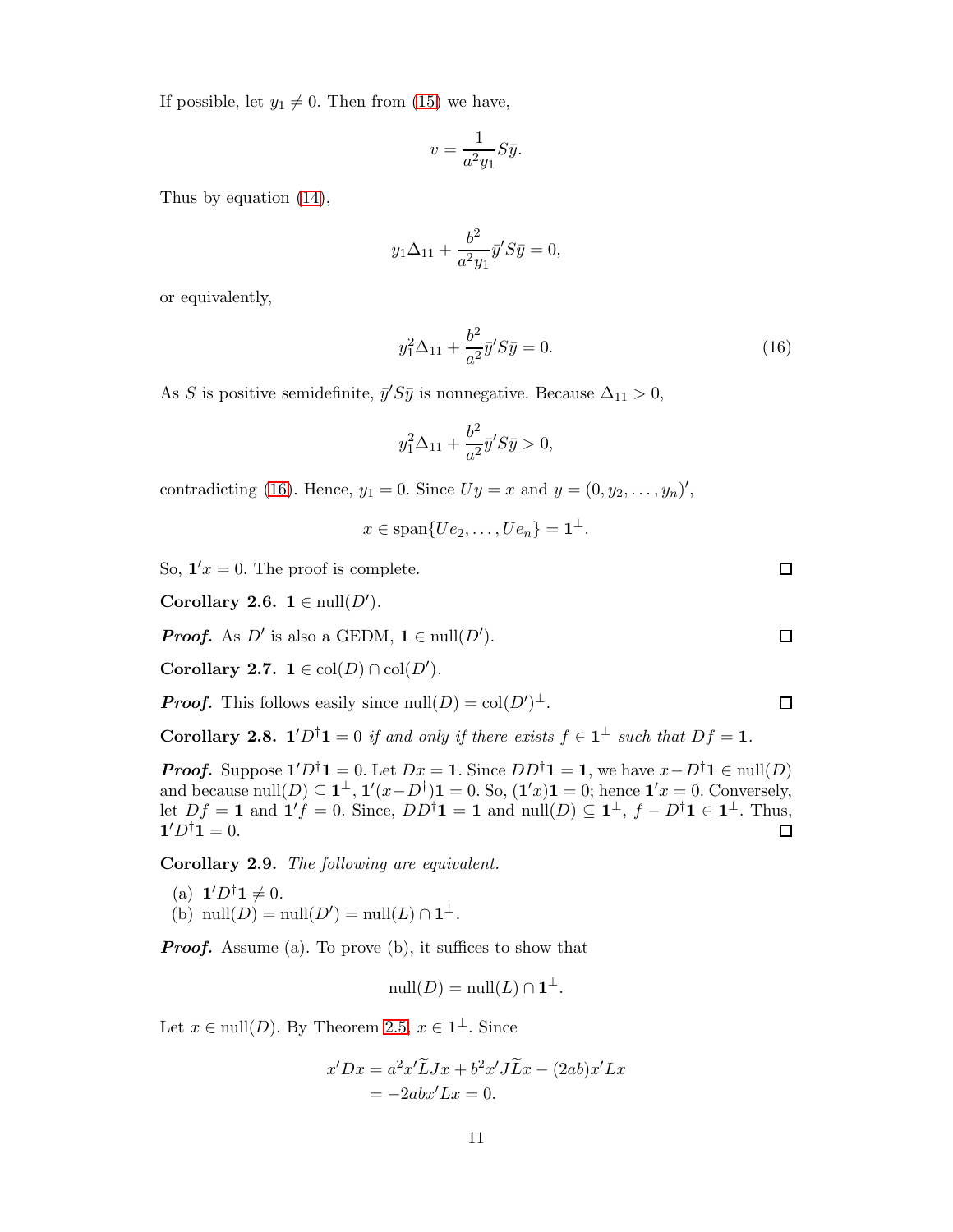Because  $x'Lx = 0$  and L is positive semidefinite,  $Lx = 0$ . So,  $x \in null(L)$ . Thus,

$$
\mathrm{null}(D) \subseteq \mathrm{null}(L) \cap \mathbf{1}^{\perp}.
$$

Now, let  $f \in \text{null}(L) \cap \mathbf{1}^{\perp}$ . Then,

$$
Df = a^2 \widetilde{L} Jf + b^2 J \widetilde{L}f - 2abLf
$$
  
=  $b^2 J \widetilde{L}f = b^2 11' \widetilde{L}f = b^2 (1' \widetilde{L}f) 1.$  (17)

From Corollary [2.8,](#page-10-1) we find that  $1'Lf = 0$ . Thus,  $f \in null(D)$ . This proves (a)  $\Rightarrow$  (b).

Assume (b). If  $\mathbf{1}'D^{\dagger}\mathbf{1} = 0$ , then by Corollary [2.8,](#page-10-1) there exists  $f \in \mathbf{1}^{\perp}$  such that  $Df = 1$ . Therefore,  $f'Df = 0$  and this gives  $f'Lf = 0$ . Since L is positive semidefinite, *Lf* = 0 and therefore by our assumption, *f* ∈ null(*D*) contradicting *Df* = 1. Thus (b)  $\Rightarrow$  (a). The proof is complete.  $\Rightarrow$  (a). The proof is complete.

<span id="page-11-2"></span>Corollary 2.10. null(D) = null( $\widetilde{L}J + J\widetilde{L} - 2L$ ).

Proof. Put

$$
E := \widetilde{L}J + J\widetilde{L} - 2L.
$$

Let  $x \in \text{null}(D)$ . Then by Theorem 2.[5,](#page-9-3)  $x \in \mathbf{1}^{\perp}$ . So,

<span id="page-11-0"></span>
$$
0 = Dx = a^2 \widetilde{L} Jx + b^2 J \widetilde{L}x - 2abLx
$$
  
=  $b^2 J \widetilde{L}x - 2abLx$   
=  $b^2 11' \widetilde{L}x - 2abLx$ . (18)

Because Lx is an element in  $\mathbf{1}^{\perp}$ , we get by [\(18\)](#page-11-0),

<span id="page-11-1"></span>
$$
\mathbf{1}'\widetilde{L}x = 0 \quad \text{and} \quad Lx = 0. \tag{19}
$$

On the other hand, we have

$$
Ex = \widetilde{L}Jx + J\widetilde{L}x - 2Lx = J\widetilde{L}x - 2Lx
$$

$$
= 11'\widetilde{L}x - 2Lx.
$$

By [\(19\)](#page-11-1), it now follows that  $Ex = 0$ . Thus,  $x \in null(E)$ . So,

$$
\mathrm{null}(D) \subseteq \mathrm{null}(E).
$$

Similar argument leads to  $null(E) \subseteq null(D)$ . The proof is complete.

 $\Box$ 

## 2.4. Moore-Penrose inverse of a GEDM

We now obtain some properties of the Moore-Penrose inverse of D. The following result says that  $1'D^-1$  is invariant for any choice of g-inverse of D.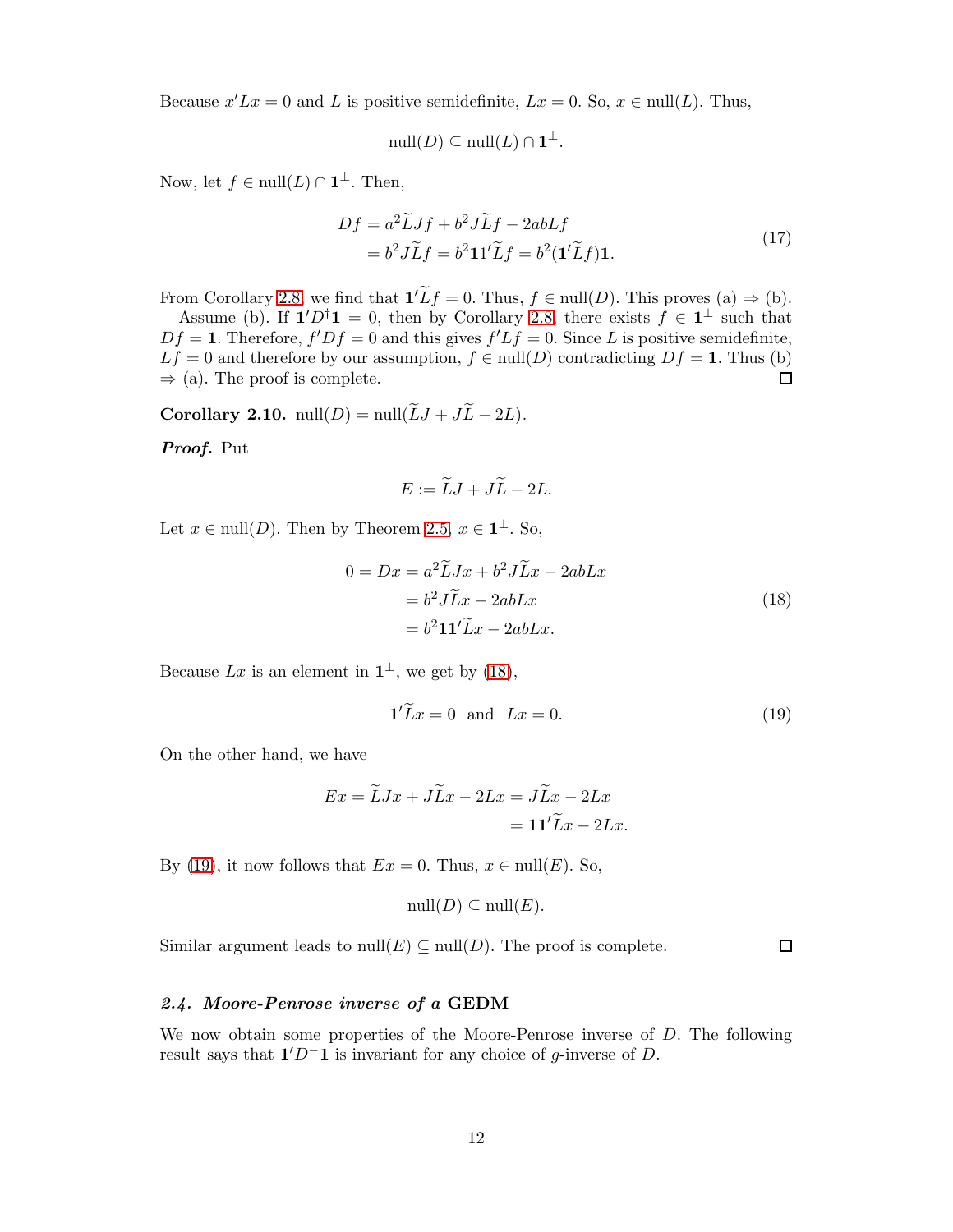**Theorem 2.11.** If D is a GEDM, and if  $D^-$  is a generalized inverse of D, then  $1'D^-1 = 1D^{\dagger}1.$ 

**Proof.** As 1 is an element in the column space of D and  $D'$ , we have

$$
\mathbf{1}' D D^{\dagger} = \mathbf{1}' \text{ and } DD^{\dagger} \mathbf{1} = \mathbf{1}.
$$

So,

$$
\mathbf{1}'D^{-}\mathbf{1}=\mathbf{1}'D^{\dagger}DD^{-}DD^{\dagger}\mathbf{1}.
$$

As  $DD^{-}D = D$ , we get

$$
\mathbf{1}'D^{-}\mathbf{1}=\mathbf{1}'D^{\dagger}DD^{\dagger}\mathbf{1}=\mathbf{1}'D^{\dagger}\mathbf{1}.
$$

**Theorem 2.12.**  $1'D^{\dagger}1 \geq 0$ .

**Proof.** In view of equation [\(11\)](#page-7-1),  $\widetilde{D}$  is similar to

$$
S := \left[ \begin{array}{cc} W^{-1}U'DUW & e_1 \\ e'_1 & 0 \end{array} \right],
$$
 (20)

which is symmetric. We claim the following.

**Claim:** There exists  $x \in \mathbb{R}^n$  such that  $W^{-1}U'DUWx = e_1$ .

Since  $UWe_1 \in \text{span}\{\mathbf{1}\}\$  and  $\mathbf{1}$  is in the column space of D, there exists  $y \in \mathbb{R}^n$  such that  $Dy = UWe_1$ . As U and W are non-singular,  $y = UWx$  for some  $x \in \mathbb{R}^n$ . Thus,  $DUWx = UWe_1$  and the claim is true.

Applying inertia formula to  $S$  (see  $(N7)$  $(N7)$ ), we have

$$
\ln(S) = \ln(W^{-1}U'DUW) + \ln(-e'_1W^{-1}U'D^{\dagger}UWe_1).
$$

By corollary [2.2,](#page-6-2)  $\tilde{D}$  has exactly one positive eigenvalue. Since  $W^{-1}U'DUW$  has exactly one positive eigenvalue, by the above formula,

$$
-e_1'W^{-1}U'D^{\dagger}UWe_1 \leq 0.
$$

From the definition of  $U$  and  $W$ , we see that

$$
-e_1'W^{-1}U'D^{\dagger}UWe_1 = -\mathbf{1}'D^{\dagger}\mathbf{1},
$$

and hence  $\mathbf{1}'D^{\dagger}\mathbf{1} \geq 0$ . This proves the result.

<span id="page-12-1"></span>Theorem 2.13.  $-PD^{\dagger}P$  is positive semidefinite.

**Proof.** We first claim that  $PD^{\dagger}P$  is symmetric. Let U be the orthogonal matrix given in Theorem 2.[1.](#page-5-0) Define

<span id="page-12-0"></span>
$$
f_i := U e_i \quad i = 2, \dots, n. \tag{21}
$$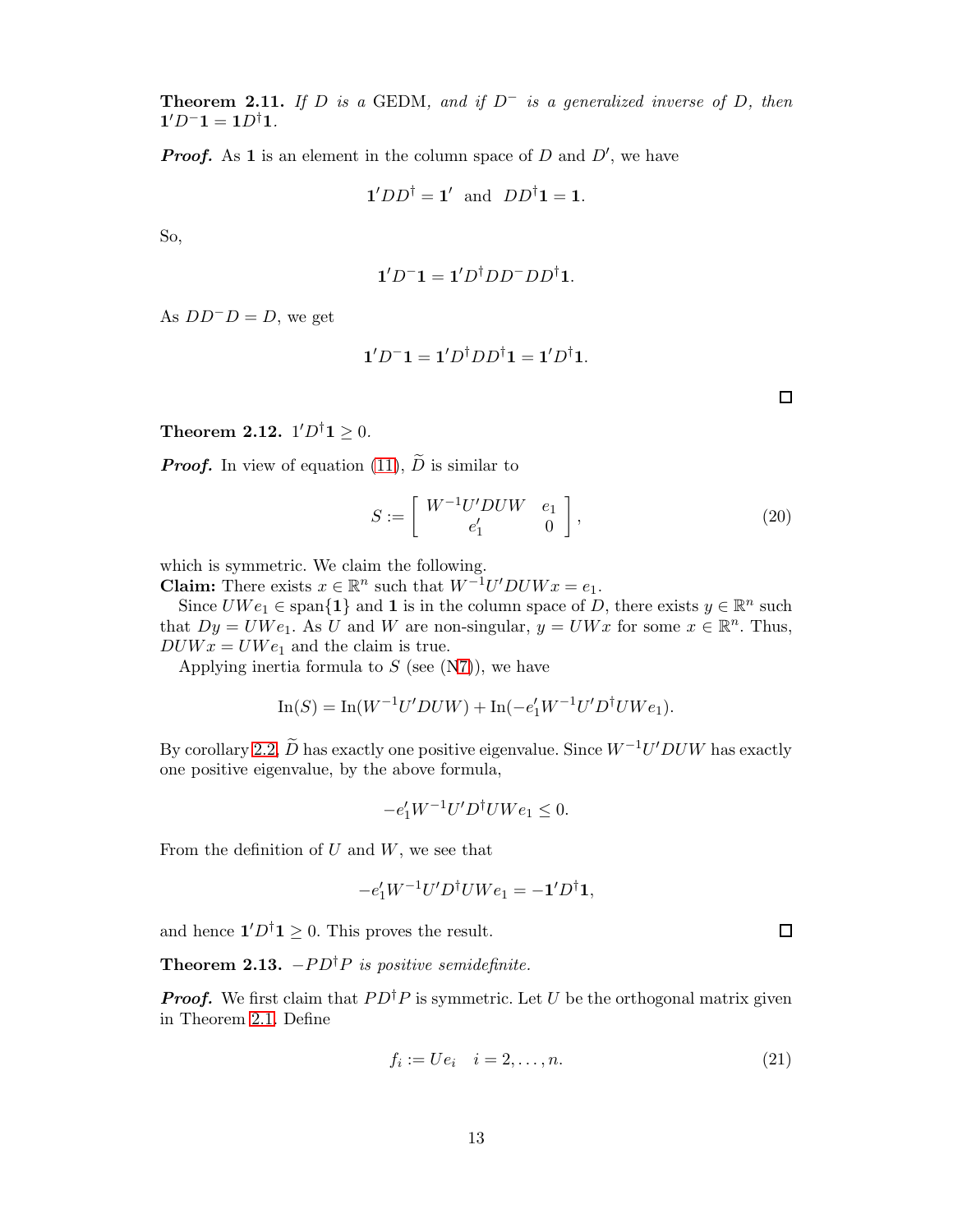Each  $f_i \in \mathbb{1}^{\perp}$ . To complete the proof of the claim, it suffices to show that

$$
f_i'D^{\dagger} f_j = f_j'D^{\dagger} f_i \quad i, j = 2, \dots, n.
$$

Fix  $i \neq j$  and  $i, j \geq 2$ . We know from Theorem 2.[1](#page-5-0) that  $W^{-1}U'D^{\dagger}UW$  is symmetric. Hence,

<span id="page-13-0"></span>
$$
e_i' W^{-1} U' D^{\dagger} U W e_j = e_j' W^{-1} U' D^{\dagger} U W e_i.
$$
\n
$$
(22)
$$

Since

$$
e'_i W^{-1} = e'_i \quad \text{and} \quad We_j = e_j \quad \text{for all } i, j \ge 2,
$$

we have

$$
e_i' W^{-1} U' D^{\dagger} U W e_j = e_i' U' D^{\dagger} U e_j;
$$

hence by  $(21)$ ,

$$
e_i' W^{-1} U' D^{\dagger} U W e_j = f_i' D^{\dagger} f_j.
$$

By a similar reasoning,

$$
e'_{j}W^{-1}U'D^{\dagger}UWe_{i} = f'_{j}D^{\dagger}f_{i}.
$$

In view of  $(22)$ ,

$$
f_i'D^{\dagger} f_j = f_j'D^{\dagger} f_i.
$$

Thus,  $PD^{\dagger}P$  is symmetric.

Consider the bordered matrix

$$
\widetilde{S}:=\left[\begin{array}{cc} W^{-1}U'D^\dagger UW & e_1 \\ e'_1 & 0 \end{array}\right].
$$

Because  $1 \in \text{col}(D)$ ,  $e_1 \in \text{col}(W^{-1}U'D^{\dagger}UW)$ . Since  $W^{-1}U'DUW$  is symmetric,  $(W^{-1}U'DUW)^{\dagger}$  is symmetric as well. Because

$$
(W^{-1}U'DUW)^{\dagger} = W^{-1}U'D^{\dagger}UW,
$$

 $\widetilde{S}$  is symmetric. By inertia formula in ([N7\)](#page-4-0), we have

<span id="page-13-1"></span>
$$
\ln(-e'_1 W^{-1} U' D U W e_1) + \ln(W^{-1} U' D^{\dagger} U W) = \ln(\widetilde{S}).
$$
\n(23)

By an easy computation, we see that

$$
e'_1 W^{-1} U' D U W e_1 = \frac{1}{n} \mathbf{1}' D \mathbf{1}.
$$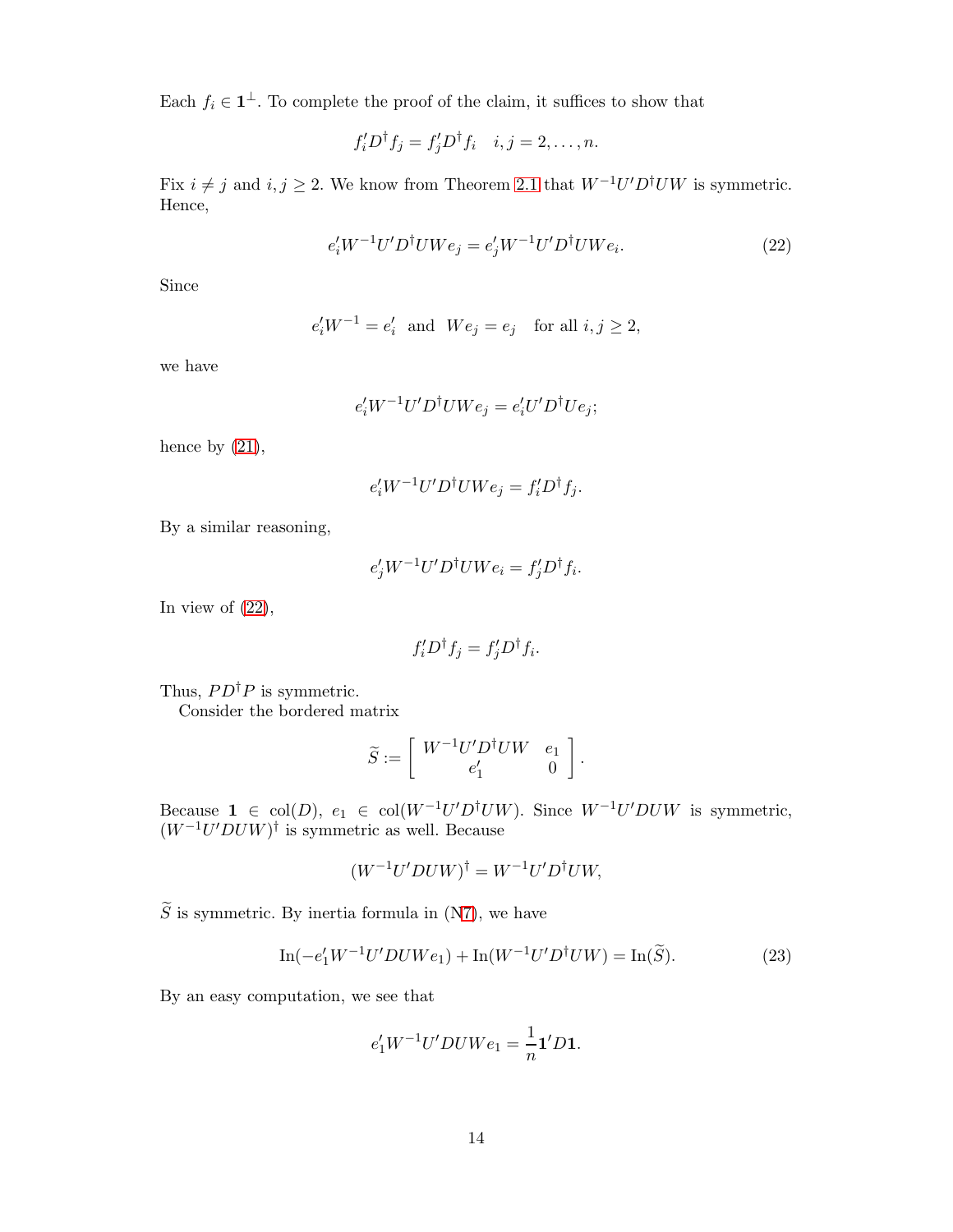So,

$$
\ln(-e'_1 W^{-1} U' D U W e_1) = (1, 0, 0).
$$

Because  $W^{-1}U'D^{\dagger}UW$  has exactly one positive eigenvalue, it follows from [\(23\)](#page-13-1) that  $\widetilde{S}$  has exactly one positive eigenvalue. By ([N9\)](#page-5-1),

$$
x \in e_1^{\perp} \implies x'W^{-1}U'D^{\dagger}UWx \le 0.
$$

Specializing

$$
x = e_i \quad i = 2, \dots, n
$$

in the above inequality leads to

$$
f_i'D^{\dagger} f_i \leq 0 \quad i = 2, \dots, n.
$$

This proves  $-P D^{\dagger} P$  is positive semidefinite. The proof is complete.

**Corollary 2.14.**  $D^{\dagger}$  is negative semidefinite on  $1^{\perp}$ .

<span id="page-14-2"></span>**Proof.** Let  $x \in \mathbf{1}^{\perp}$ . Then,  $x'D^{\dagger}x = x'PD^{\dagger}Px$ ; hence by Theorem [2.13,](#page-12-1)  $x'D^{\dagger}x \leq 0$ . **Theorem 2.15.** Let  $E = \widetilde{L}J + J\widetilde{L} - 2L$ . Then,

 $\mathbf{1}'D^{\dagger}\mathbf{1} > 0$  if and only if  $\mathbf{1}'E^{\dagger}\mathbf{1} > 0$ .

**Proof.** Suppose  $1'D^{\dagger}1 > 0$ . If possible, let  $1'E^{\dagger}1 = 0$ . We shall now get a contradic-tion. By Corollary [2.8,](#page-10-1) there exists  $f \in \mathbf{1}^{\perp}$  such that

<span id="page-14-1"></span>
$$
Ef = 1.\t(24)
$$

As  $f'Ef = 0$ , we have  $f'Lf = 0$ ; so  $Lf = 0$ . We now have

<span id="page-14-0"></span>
$$
Df = a^2 \widetilde{L} Jf + b^2 J \widetilde{L}f - 2abLf
$$
  
= b<sup>2</sup>11'\widetilde{L}f = b<sup>2</sup>(1'\widetilde{L}f)1. (25)

Since  $1'D^{\dagger}1 > 0$ , from [\(25\)](#page-14-0) and Corollary [2.8,](#page-10-1) we find that  $1'Lf = 0$ . Thus,  $f \in$ null(D). By Corollary [2.10,](#page-11-2)  $f \in \text{null}(E)$ . This contradicts [\(24\)](#page-14-1). So,  $1'E^{\dagger}1 > 0$ .

By using a similar argument, we get the reverse implication.

## 2.5. Generalized Circum Euclidean distance matrix

Suppose  $p^1, \ldots, p^n$  are some vectors in a Euclidean space  $(V, \langle \cdot, \cdot \rangle)$ . If there exists a vector  $v \in V$  and  $r > 0$  such that

$$
\langle p^{i} - v, p^{i} - v \rangle = ||p^{i} - v||^{2} = r
$$
 for all  $i = 1, ..., n$ ,

then we say that  $p^1, \ldots, p^n$  lie on the surface of a hypersphere. Now the Euclidean distance matrix  $[\Vert p^{i} - p^{j} \Vert^{2}]$  is called a circum EDM. A well-known result ([\[10](#page-22-7), Theorem

 $\Box$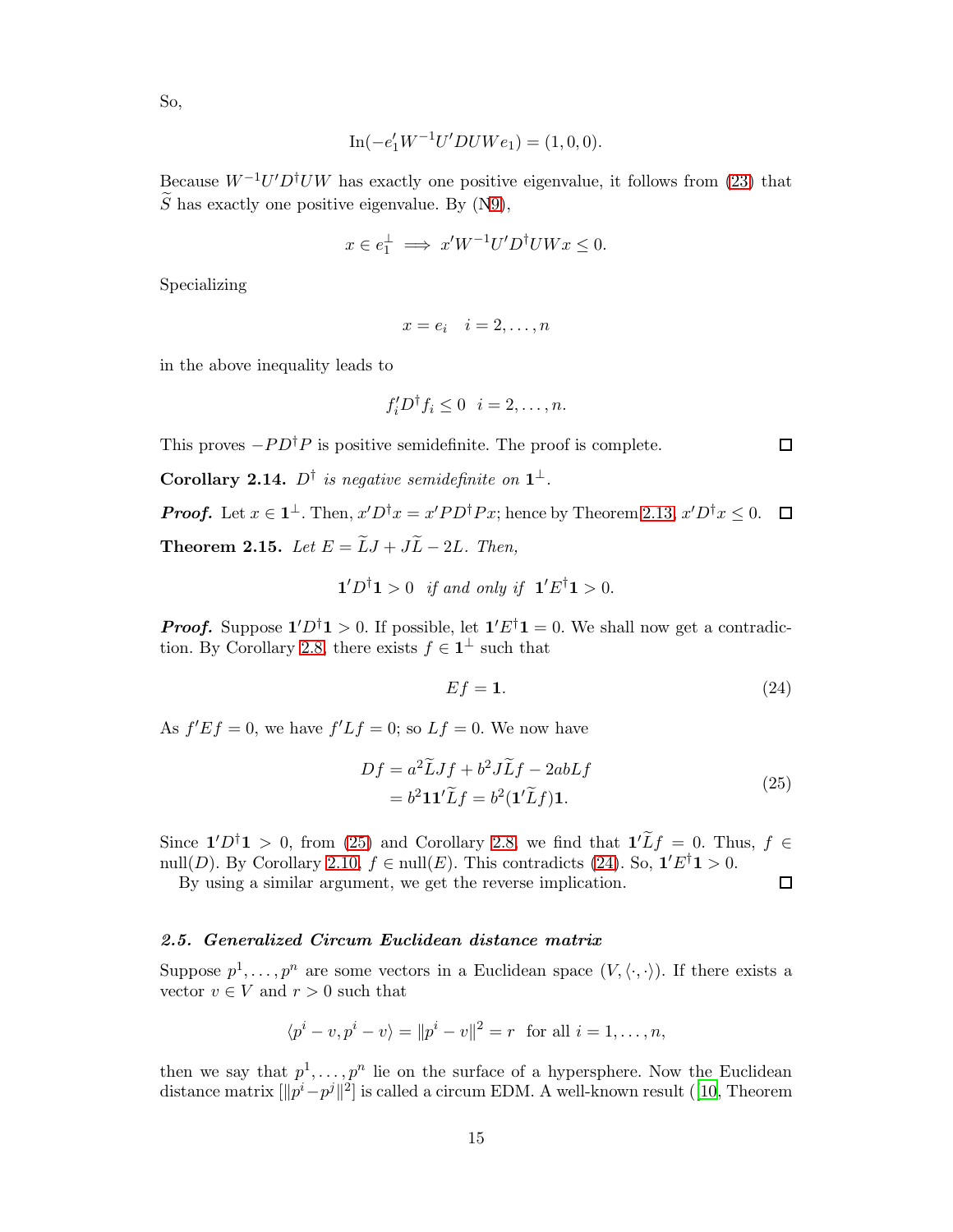3.4) characterizes all circum EDMs. This says that  $E$  is a circum EDM if and if there exists a vector s and a scalar  $\beta$  such that

$$
Es = \beta \mathbf{1} \text{ and } s' \mathbf{1} = 1.
$$

This is equivalent to saying that E is a circum EDM if and only if  $1'E^{\dagger}1 > 0$ . We now introduce the following definition.

**Definition 2.16.** We say that  $D = [d_{ij}]$  is a circum GEDM if there exist  $a, b > 0$  and vectors  $x^1, \ldots, x^n$  on the surface of a hypersphere such that

$$
d_{ij} = \|ax^i - bx^j\|^2,
$$

where  $\sum_{i=1}^{n} x^{i} = 0$ .

We now have the following result for GEDMs.

Theorem 2.17. The following are equivalent.

 $(1)$  D is a circum GEDM.

(2)  $1'D^{\dagger}1 > 0$ .

**Proof.** As  $D = [d_{ij}]$  is a GEDM, there exist vectors  $x^1, \ldots, x^n$  such that

$$
\sum_{j=1}^{n} x^{i} = 0 \text{ and } d_{ij} = ||ax^{i} - bx^{j}||^{2}.
$$

Define

$$
e_{ij} := [\|x^i - x^j\|^2]
$$
 and  $E := [e_{ij}].$ 

Assume (1). Then,  $x^1, \ldots, x^n$  lie on the surface of a hypersphere. So, E is a circum EDM and hence  $1'E^{\dagger}1 > 0$ . By Theorem 2.[15,](#page-14-2)  $1'D^{\dagger}1 > 0$ . This proves (2).

Assume (2). Then by Theorem 2.[15,](#page-14-2)  $1'E^{\dagger}1 > 0$ . So,  $x^1, \ldots, x^n$  lie on the surface of a hypersphere. Hence D is a circum GEDM.  $\Box$ 

**Corollary 2.18.** If D is a circum GEDM, then  $rank(D) = rank(L) + 1$ ; otherwise  $rank(D) = rank(L) + 2.$ 

**Proof.** Let  $E = \widetilde{L}J + J\widetilde{L} - 2L$ . By Corollary [2.15,](#page-14-2) rank $(D) = \text{rank}(E)$ . By the previous result D is a circum GEDM if and only if  $1'D^{\dagger}1 > 0$ . By Theorem [2.15,](#page-14-2)  $1'E^{\dagger}1 > 0$  if and only if  $1'D^{\dagger}1 > 0$ . In view of Proposition 1 in [\[8\]](#page-22-8), we get

$$
rank(E) = \begin{cases} rank(L) + 1 & \text{if } \mathbf{1}'E^{\dagger}\mathbf{1} > 0 \\ rank(L) + 2 & \text{else.} \end{cases}
$$

The proof now follows easily.

We now obtain a formula to compute the Moore-Penrose inverse of a circum GEDM.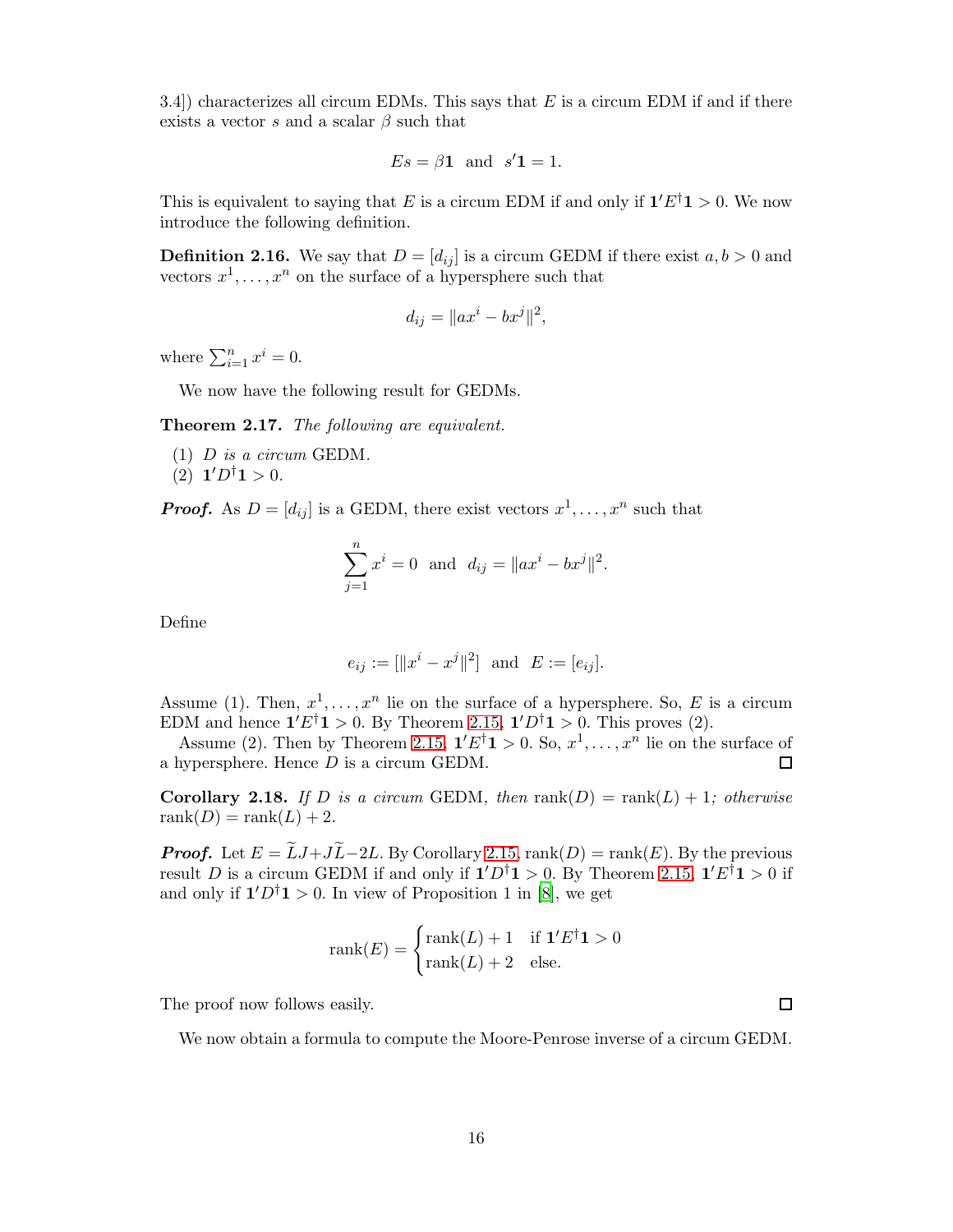**Theorem 2.19.** If  $D$  is a circum GEDM, then

$$
D^{\dagger} = -\frac{1}{2ab}L^{\dagger} + \frac{1}{\mathbf{1}'D^{\dagger}\mathbf{1}}(D^{\dagger}\mathbf{1})(\mathbf{1}'D^{\dagger}).
$$

Proof. Let

$$
\alpha := \mathbf{1}' D^{\dagger} \mathbf{1}, S := D^{\dagger} - \frac{1}{\alpha} (D^{\dagger} \mathbf{1}) (\mathbf{1}' D^{\dagger}) \text{ and } K := P D P.
$$

We now prove that  $SKS = S$ . Let  $x \in \mathbb{R}^n$ . Then,

$$
x=c_1\mathbf{1}+c_2f,
$$

for some  $c_1, c_2 \in \mathbb{R}$  and  $f \in \{1\}^{\perp}$ . Since  $S1 = 0$ , we see that

$$
Sx = c_2 Sf.
$$

As  $P1 = 0$  and  $Pf = f$ ,

$$
SPx = c_2 Sf.
$$

Therefore,  $SP = S$ . In a similar manner, by using  $1'S = 0$  and  $1'P = 0$ , we get  $PS = S$ . Thus, to prove  $SKS = S$ , it suffices to show that  $SDS = S$ . As  $\mathbf{1}'S = 0$ , we note that

$$
SDS = (D^{\dagger} - \frac{1}{\alpha} (D^{\dagger} \mathbf{1})(\mathbf{1}' D^{\dagger})) DS \n= D^{\dagger} DS \n= D^{\dagger} D (D^{\dagger} - \frac{1}{\alpha} (D^{\dagger} \mathbf{1})(\mathbf{1}' D^{\dagger})) \n= S.
$$
\n(26)

Hence,  $SKS = S$ . We claim that  $KSK = K$ . Again by using  $PS = SP = S$  and  $P1 = 0$ , we see that

$$
KSK = (PDP)S(PDP)
$$
  
= (PDS)(PDP)  
= PDSDP  
= PD(D<sup>†</sup> -  $\frac{1}{\alpha}$ D<sup>†</sup>**11'**D<sup>†</sup>)DP  
= PDP  
= K. (27)

Since  $SK = KS = P$ , we conclude that K is the Moore-Penrose inverse of S. Thus,

$$
(PDP)^{\dagger} = S.
$$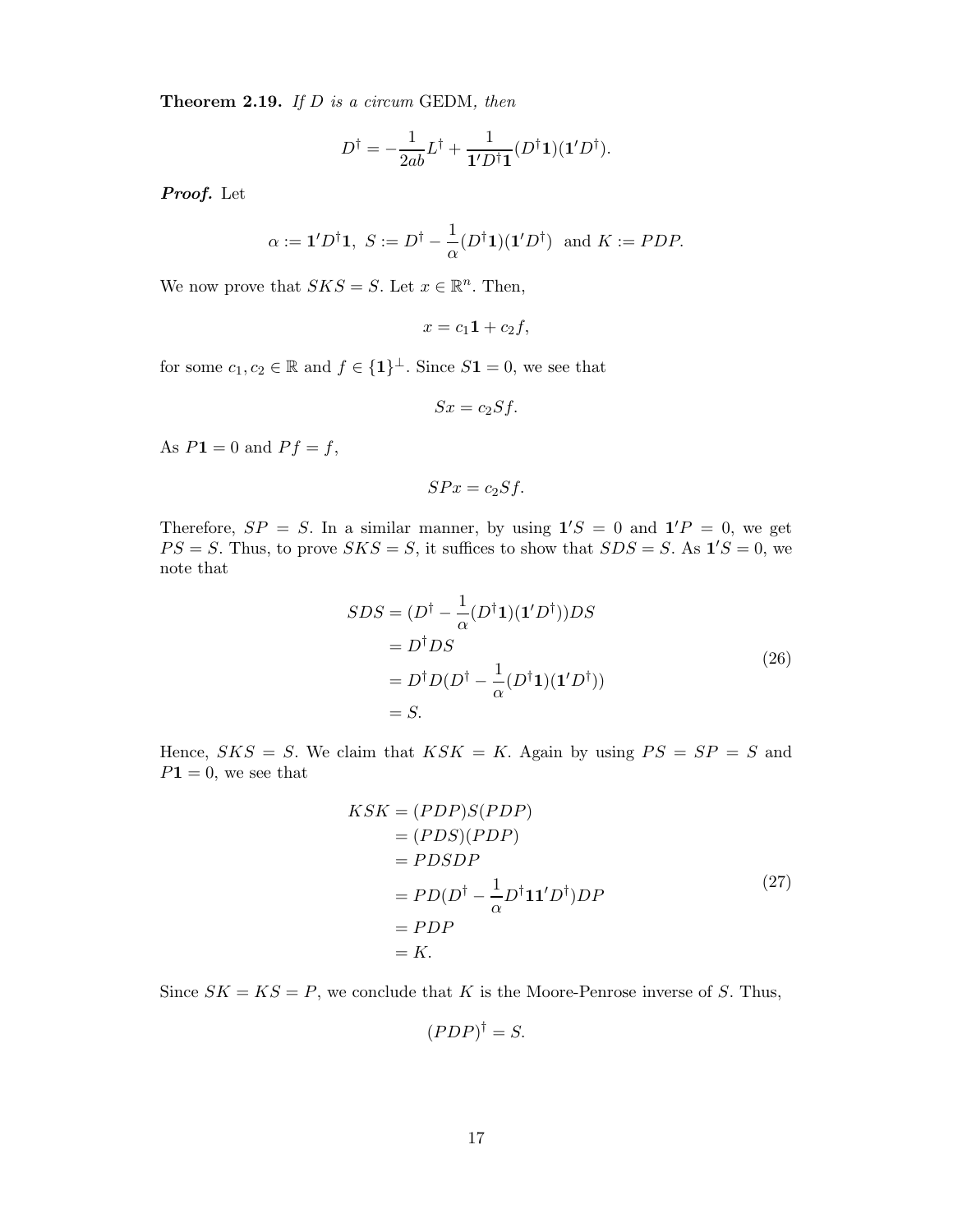Since  $L1 = 0$  and L is symmetric,  $PL = LP = L$  and hence

$$
PDP = -2abPLP
$$
  
= -2abL. (28)

So,

$$
(PDP)^{\dagger} = -\frac{1}{2ab}L^{\dagger}.
$$

Thus,

$$
S = (PDP)^{\dagger} = D^{\dagger} - \frac{1}{\alpha} (D^{\dagger} \mathbf{1}) (\mathbf{1}' D^{\dagger}).
$$

This completes the proof of the formula

$$
D^{\dagger} = -\frac{1}{2ab}L^{\dagger} + \frac{1}{\mathbf{1}'D^{\dagger}\mathbf{1}}(D^{\dagger}\mathbf{1})(\mathbf{1}'D^{\dagger}).
$$

 $\Box$ 

# 2.6. Some majorization results

Suppose all the eigenvalues of an  $n \times n$  matrix A are real. Let the eigenvalues of A be  $\lambda_1(A), \ldots, \lambda_n(A)$ , where

$$
\lambda_1(A) \geq \cdots \geq \lambda_n(A).
$$

We now use  $\lambda(A)$  to denote the vector  $(\lambda_1(A), \ldots, \lambda_n(A))'$ . In the following, we obtain a Schur-type majorization result for GEDMs.

**Theorem 2.20.** diag(D) is majorized by  $\lambda(D)$ .

**Proof.** In view of  $(6)$ ,

$$
U'DU = \begin{bmatrix} (a^2 + b^2) \text{trace}(L) & b^2 s \\ a^2 s & -2ab \text{Diag}(\alpha_2, \dots, \alpha_n) \end{bmatrix}.
$$
 (29)

Define

$$
x := ((a2 + b2)trace(L), -2ab\alpha2, ..., -2ab\alphan)'.
$$

Without loss of generality, we can assume that

 $-2ab\alpha_2 \geq \cdots \geq -2ab\alpha_n$  and  $-l_{11} \geq \cdots \geq -l_{nn}$ .

We now prove the following. Claim:  $(a - b)^2$  diag(L)  $\prec x$ . Set  $\alpha_1 = 0$ . By the majorization result of Schur,

$$
-2ab\operatorname{diag}(L) \prec -2ab\lambda(L).
$$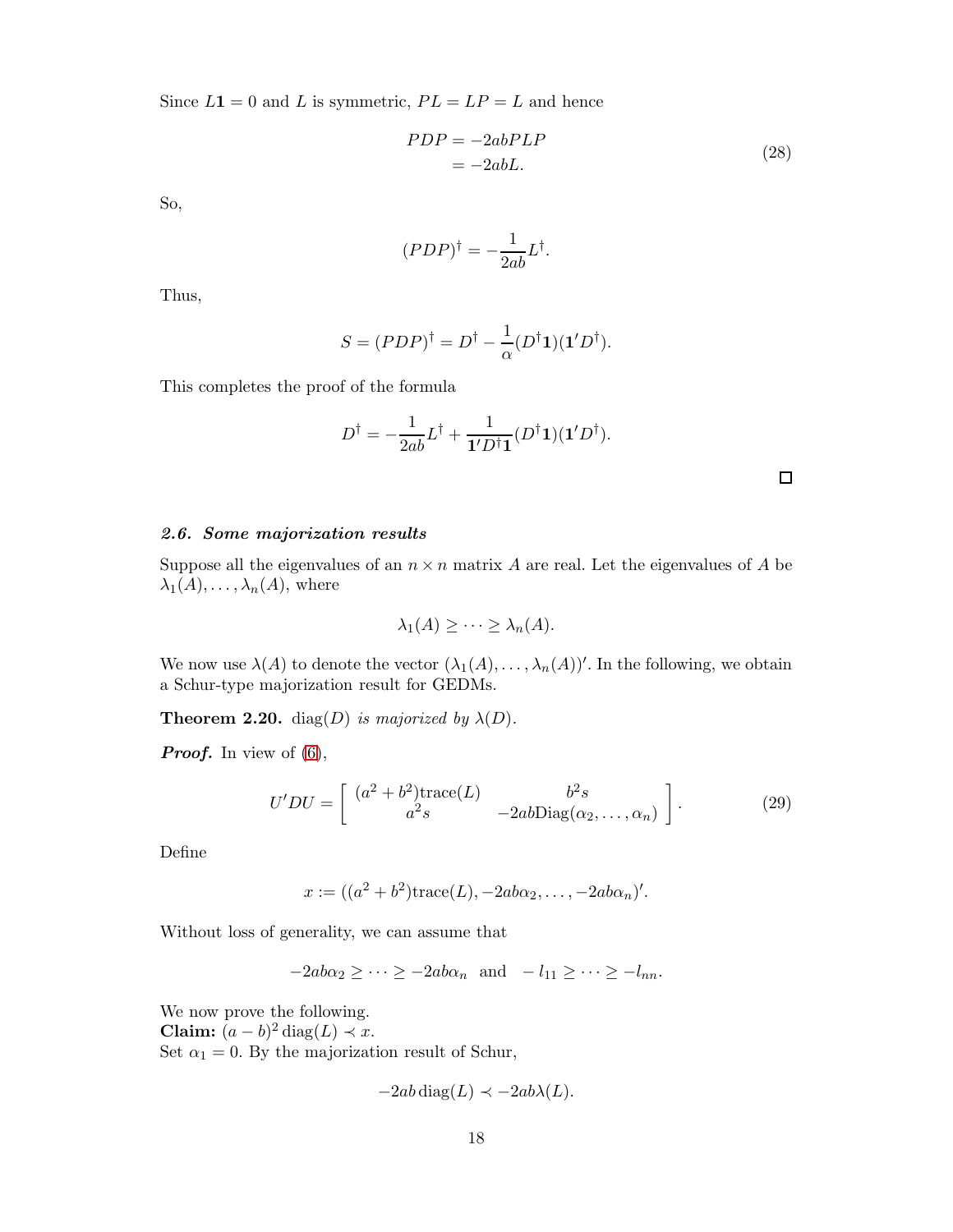So, for each  $1 \leq k \leq n-1$ ,

<span id="page-18-0"></span>
$$
-2ab\sum_{i=1}^{k}l_{ii} \le -2ab\sum_{i=1}^{k}\alpha_{k}.
$$
 (30)

As L is positive semidefinite, for each  $1 \leq k \leq n-1$ ,

<span id="page-18-1"></span>
$$
(a2 + b2) \sum_{i=1}^{k} l_{ii} \leq (a2 + b2) \operatorname{trace}(L).
$$
 (31)

Using [\(30\)](#page-18-0) and [\(31\)](#page-18-1), for each  $1 \leq k \leq n-1$ , we find that

$$
(a-b)^2 \sum_{i=1}^{k} l_{ii} \le (a^2 + b^2) \text{trace}(L) - 2ab \sum_{i=1}^{k} \alpha_i.
$$

Furthermore,

$$
(a - b)^2 \sum_{i=1}^{n} l_{ii} = (a^2 + b^2) \text{trace}(L) - 2ab \sum_{i=1}^{n} \alpha_i.
$$

Hence,

$$
(a-b)^2 \operatorname{diag}(L) \prec x.
$$

This proves the claim.

By an easy verification,

$$
diag(D) = (a - b)^2 diag(L).
$$

Therefore,

<span id="page-18-2"></span>
$$
diag(D) \prec x. \tag{32}
$$

We now recall equation [\(7\)](#page-6-0):

$$
W^{-1}U'DUW = \begin{bmatrix} (a^2 + b^2)s_1 & abs_2 & \dots & abs_n \\ abs_2 & -2ab\alpha_2 & \dots & 0 \\ \vdots & \vdots & \ddots & \vdots \\ abs_n & 0 & \dots & -2ab\alpha_n \end{bmatrix} .
$$
 (33)

Since  $W^{-1}U'DUW$  is symmetric and diag $(W^{-1}U'DUW) = x$ , by Schur majorization result,

<span id="page-18-3"></span>
$$
x \prec \lambda(W^{-1}U'DUW) = \lambda(D). \tag{34}
$$

By [\(32\)](#page-18-2) and [\(34\)](#page-18-3),

$$
diag(D) \prec \lambda(D).
$$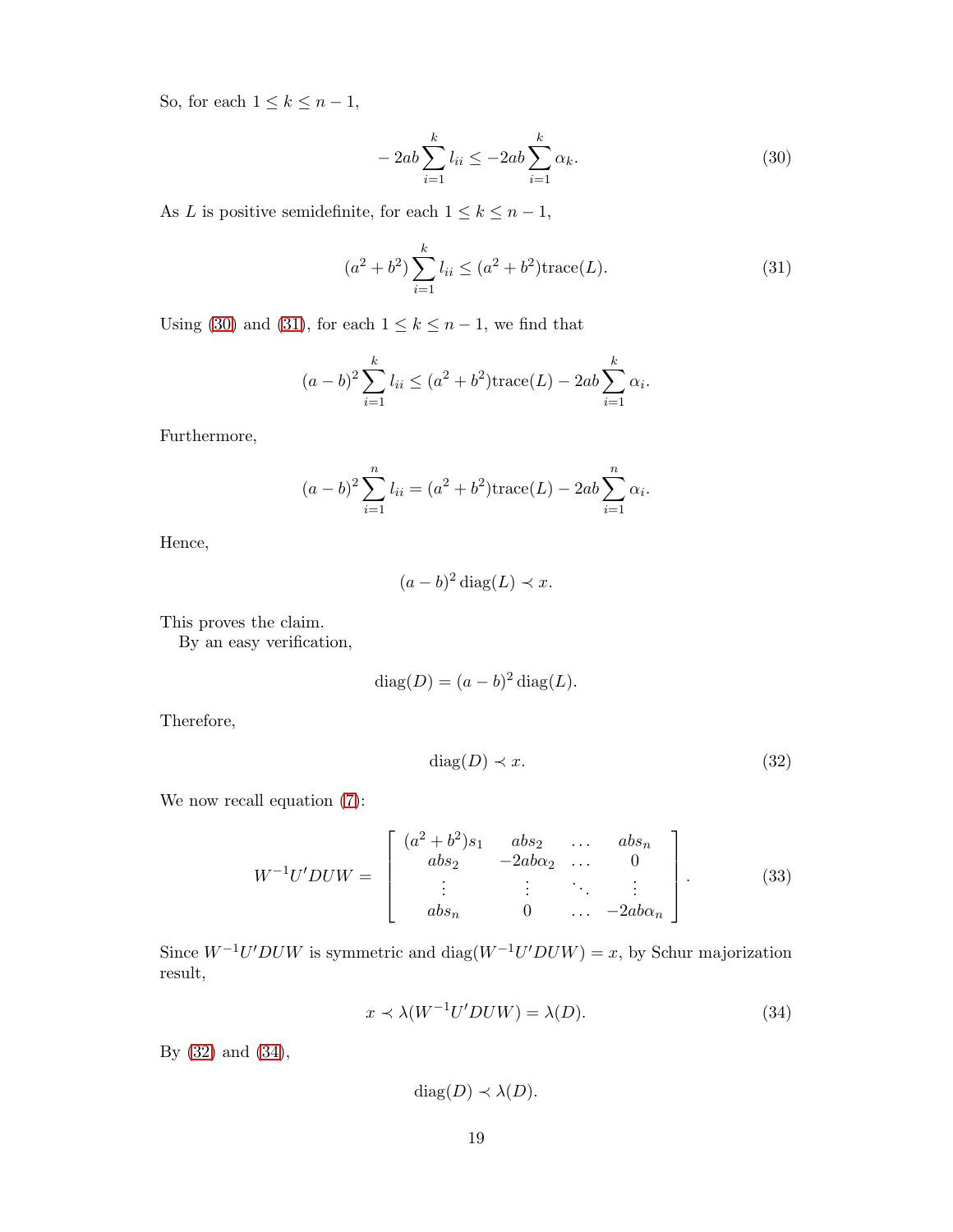The proof is complete.

We now prove another result.

# **Theorem 2.21.**  $\lambda(D) \prec \lambda(\frac{D+D'}{2})$  $\frac{+D'}{2}$ ). **Proof.** By  $(6)$ ,

$$
U'DU = \begin{bmatrix} (a^2 + b^2) \text{trace}(L) & b^2 s \\ a^2 s & -2ab \text{Diag}(\alpha_2, \dots, \alpha_n) \end{bmatrix}.
$$

Hence,

$$
U'(D+D')U = \begin{bmatrix} 2(a^2+b^2)\text{trace}(L) & (a^2+b^2)s \\ (a^2+b^2)s & -4ab\text{Diag}(\alpha_2,\ldots,\alpha_n) \end{bmatrix}.
$$

By [\(7\)](#page-6-0),

$$
W^{-1}U'DUW = \begin{bmatrix} (a^2 + b^2) \text{trace}(L) & abs \\ abs & -2ab \text{Diag}(\alpha_2, \dots, \alpha_n) \end{bmatrix}.
$$

Put

$$
F := W^{-1}U'DUW.
$$

Since

$$
ab \le \frac{a^2 + b^2}{2},
$$

we can write

$$
U'(D+D')U = 2F + \left[\begin{array}{cc} 0 & \alpha s \\ \alpha s & 0 \end{array}\right],
$$

for some  $\alpha>0.$  Put

$$
Q:=\left[\begin{array}{cc} 0 & s \\ s & 0 \end{array}\right].
$$

We now have

$$
U'(D+D')U-\alpha Q=2F.
$$

By Ky Fan majorization theorem,

$$
\lambda(U'(D+D')U-\alpha Q)\prec\lambda(D+D')-\alpha\lambda(Q).
$$

As,

$$
\lambda(Q)=(\lambda_1(Q),0,\ldots,0,-\lambda_1(Q)) \text{ and } \lambda_1(Q)>0,
$$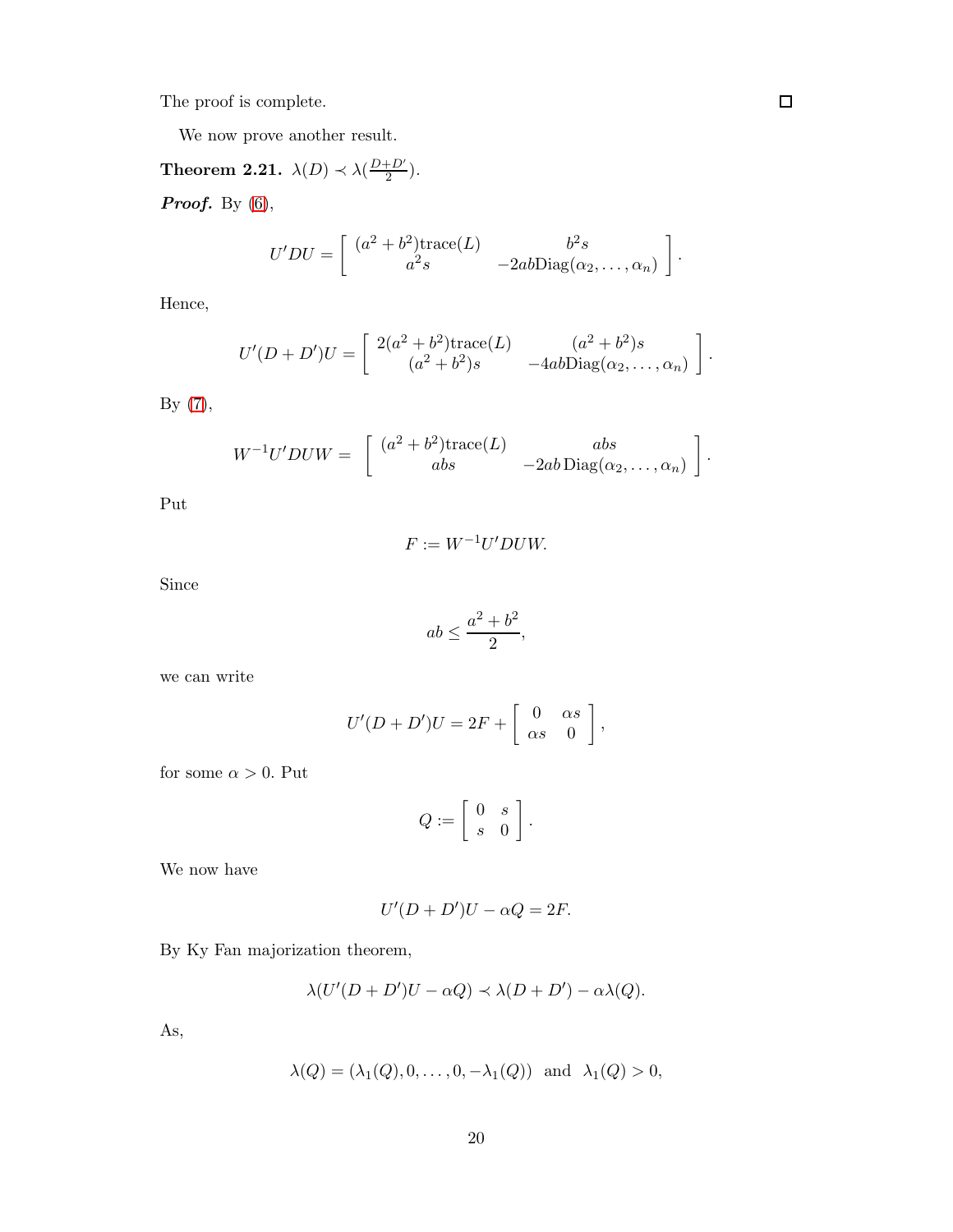we have

$$
\lambda(D+D') - \alpha \lambda(Q) \prec \lambda(D+D').
$$

Thus,

$$
\lambda(U'(D+D')U-\alpha Q)\prec\lambda(D+D'),
$$

i.e.

$$
\lambda(2F) \prec \lambda(D+D').
$$

Since

$$
\lambda(2F) = \lambda(2D),
$$

we get

$$
\lambda(D) \prec \lambda(\frac{D+D'}{2}).
$$

This completes the proof.

As an immediate corollary of the above result, we have the following.

Corollary 2.22.  $\rho(D) \leq \rho(\frac{D+D'}{2})$  $\frac{+D'}{2}$ ).

# 3. Application

We end this paper with an application.

# 3.1. Constructing infinitely divisible matrices

Generalized distance matrices can be used to construct infinitely divisible matrices. Recall that a symmetric matrix  $E = [e_{ij}]$  is infinitely divisible if E is an entry-wise nonnegative and  $[e_{ij}^r]$  is a positive semidefinite matrix for all  $r \geq 0$ .

**Theorem 3.1.** Let  $S = [s_{ij}]$  be an  $n \times n$  generalized Laplacian matrix. If  $a, b > 0$ , define

$$
d_{ij} := a^2 s_{ii} + b^2 s_{jj} - 2ab s_{ij}, \quad f_{ij} := \max (d_{ij}, d_{ji});
$$

$$
D := [d_{ij}] \quad and \quad F := [f_{ij}].
$$

If  $rank(S) = n - 1$ , then each  $f_{ij} > 0$  and  $\left[\frac{1}{f_{ij}}\right]$  is an infinitely divisible matrix.

**Proof.** We claim that  $d_{ij} > 0$  for all i, j. Since  $S_1 = 0$ , all cofactors of S are equal. Hence all principal minors of S are positive. In particular, every  $2 \times 2$  principal submatrix of S is positive definite. So,  $d_{ij} > 0$  and thus  $f_{ij} > 0$  for all i, j.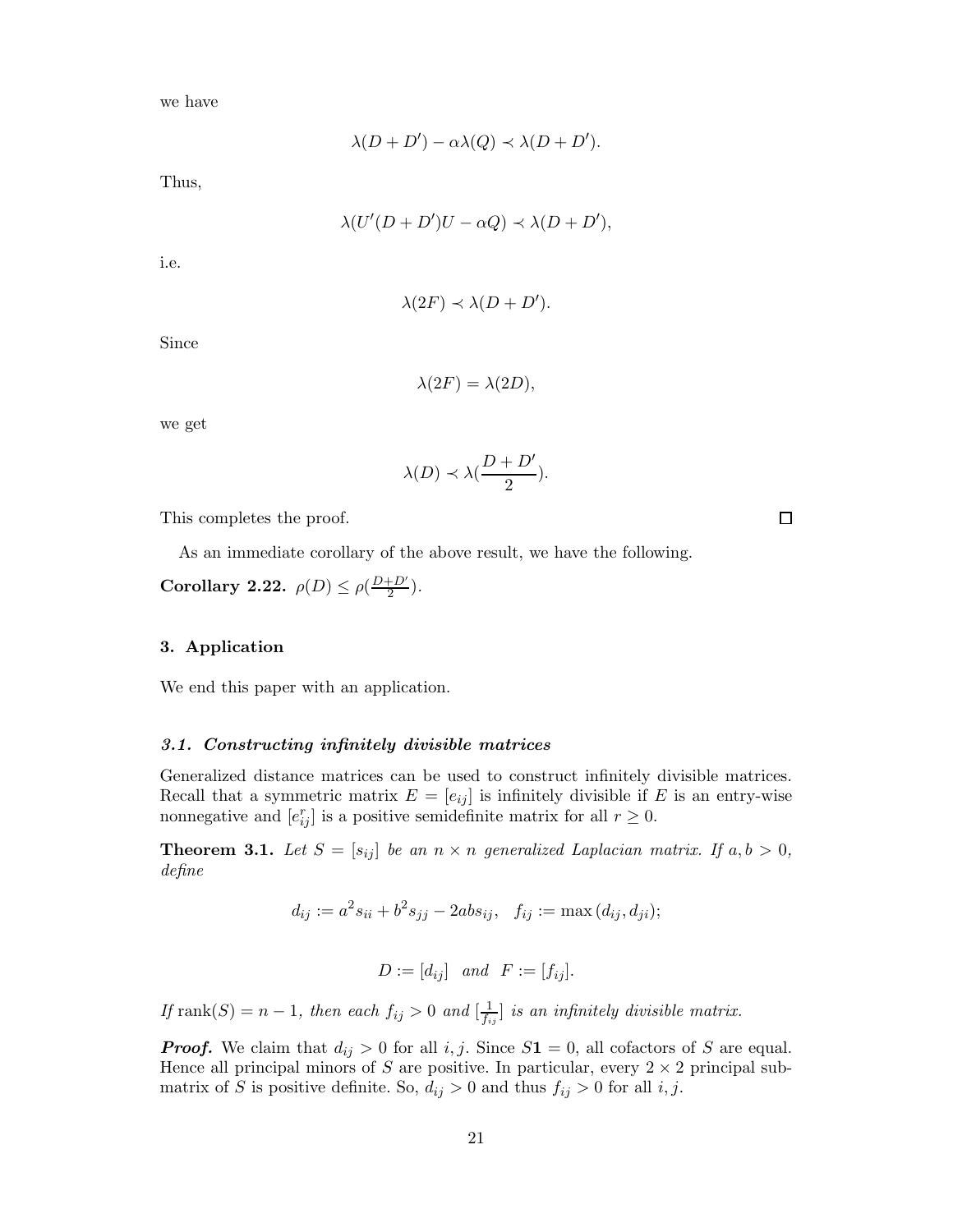Put  $G := [f_{ij}] := [\max(d_{ij}, d_{ji})]$ . By Theorem 4.2.9 in Bapat [\[2](#page-21-1)], it suffices to show that  $G$  has exactly one (simple) positive eigenvalue. We shall use the following identity: If  $\alpha$  and  $\beta$  are positive, then

$$
\max(\alpha, \beta) = \frac{1}{2} [(\alpha + \beta) + |\alpha - \beta|].
$$

Hence,

$$
2G = [d_{ij} + d_{ji}] + [|d_{ij} - d_{ji}|]
$$

has exactly one simple positive eigenvalue. Put

$$
A := [d_{ij} + d_{ji}]
$$
 and  $B := [|d_{ij} - d_{ji}|].$ 

If  $D = [d_{ij}]$ , then for any  $x \in \mathbf{1}^{\perp}$ ,

$$
x'Dx = -2ab(x'Sx) \le 0,
$$

and hence  $x'Ax \leq 0$ . We now claim that B is negative semidefinite on  $\mathbf{1}^{\perp}$  as well. It can be noted easily that

$$
|d_{ij} - d_{ji}| = |a^2 - b^2||s_{ii} - s_{jj}|.
$$

If  $\alpha, \beta \geq 0$ , then

$$
|\alpha - \beta| = \alpha + \beta - 2\min(\alpha, \beta),
$$

and therefore,

$$
|d_{ij} - d_{ji}| = |a^2 - b^2| (s_{ii} + s_{jj} - 2\min(s_{ii}, s_{jj})).
$$

It is well known that  $min(s_{ii}, s_{jj})$  is positive semidefinite. So, B is negative semidefinite on  $1^{\perp}$ , and consequently,  $2G = A + B$  is negative semidefinite on  $1^{\perp}$ . Thus, G has at least  $n-1$  non-positive eigenvalues. Since diagonal entries of G are positive, G has at least one positive eigenvalue. Thus, G has exactly one simple positive eigenvalue. This completes the proof.  $\Box$ 

## Funding

The second author acknowledges the support of the Indian National Science Academy under the INSA Senior Scientist scheme.

# References

- <span id="page-21-0"></span>[1] Ando T. Inequalities for M-matrices. Linear Multilinear Algebra. 1980;8:291–316.
- <span id="page-21-1"></span>[2] Bapat RB. Multinomial probabilities, permanents and a conjecture of Karlin and Rinott. Proc Am Math Soc. 1988;102(3):467–472.